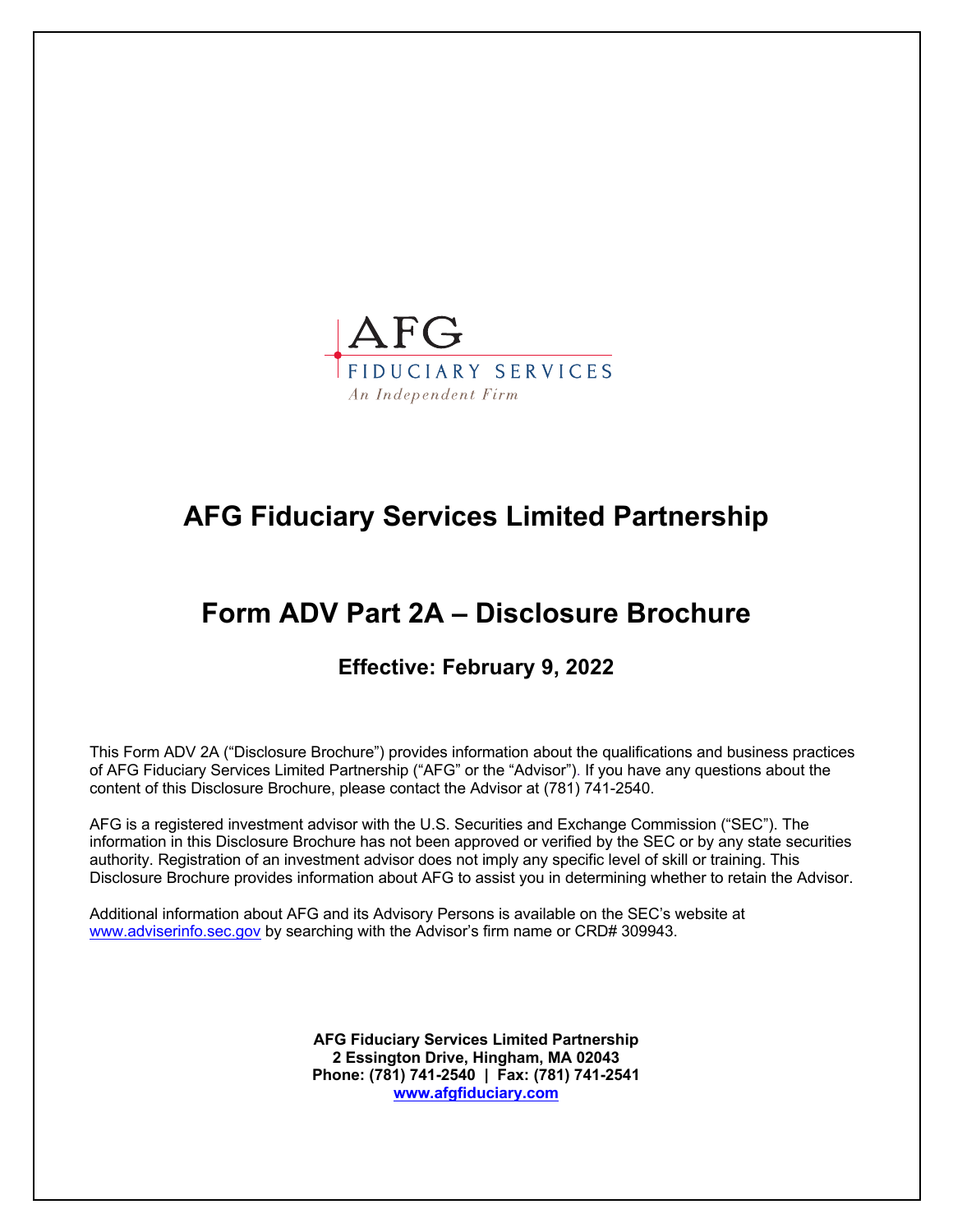# **Item 2 – Material Changes**

Form ADV 2 is divided into two parts: *Part 2A (the "Disclosure Brochure")* and *Part 2B (the "Brochure Supplements")*. The Disclosure Brochure provides information about a variety of topics relating to an advisor's business practices and conflicts of interest. The Brochure Supplements provide information about Advisory Persons of AFG. For convenience, the Advisor has combined these documents into a single disclosure document.

AFG believes that communication and transparency are the foundation of its relationship with clients and will continually strive to provide you with complete and accurate information at all times. AFG encourages all current and prospective clients to read this Disclosure Brochure and discuss any questions you may have with the Advisor.

#### Material Changes

The following material changes have been made to this Disclosure Brochure since the last filing and distribution to Clients:

- The Advisor includes securities transactions fees with its advisory fees into a single asset-based fee, a Wrap Fee Program. Please see Appendix 1 for additional information.
- The Advisor has amended Item 15 to reflect updated language regarding client-directed money movement.

#### Future Changes

From time to time, the Advisor may amend this Disclosure Brochure to reflect changes in business practices, changes in regulations, or routine annual updates as required by the securities regulators. This complete Disclosure Brochure or a Summary of Material Changes shall be provided to you annually and if a material change occurs in the business practices of AFG.

At any time, you may view the current Disclosure Brochure online at the SEC's Investment Adviser Public Disclosure website at www.adviserinfo.sec.gov by searching with the Advisor's firm name or CRD# 309943. You may also request a copy of this Disclosure Brochure at any time by contacting the Advisor at (781) 741-2540.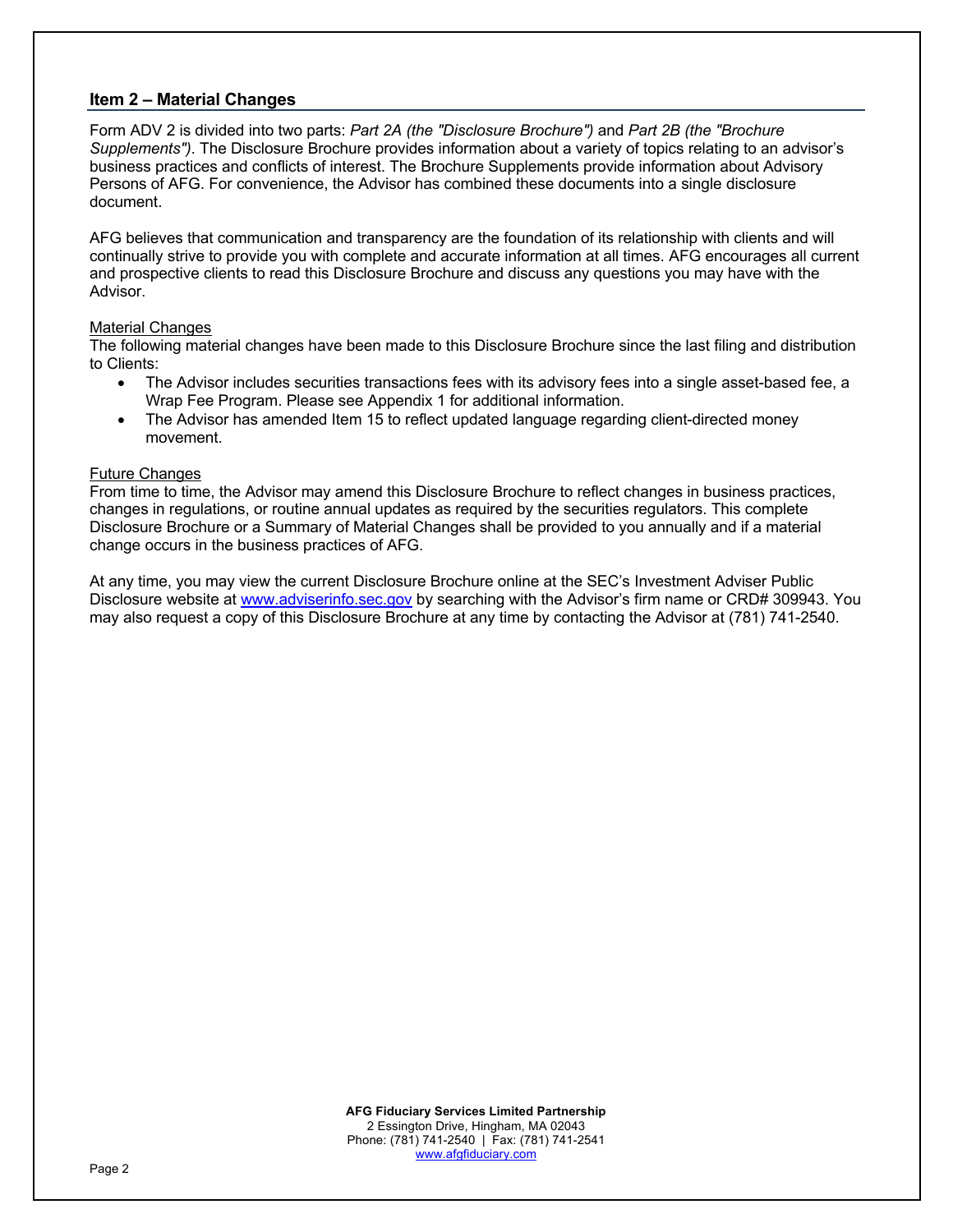# Item 3 - Table of Contents

| Item 11 - Code of Ethics, Participation or Interest in Client Transactions, and Personal Trading 11 |  |
|-----------------------------------------------------------------------------------------------------|--|
|                                                                                                     |  |
|                                                                                                     |  |
|                                                                                                     |  |
|                                                                                                     |  |
|                                                                                                     |  |
|                                                                                                     |  |
|                                                                                                     |  |
|                                                                                                     |  |
|                                                                                                     |  |
|                                                                                                     |  |
|                                                                                                     |  |
|                                                                                                     |  |
|                                                                                                     |  |
|                                                                                                     |  |
|                                                                                                     |  |
|                                                                                                     |  |
|                                                                                                     |  |
|                                                                                                     |  |
|                                                                                                     |  |
|                                                                                                     |  |
|                                                                                                     |  |
|                                                                                                     |  |
|                                                                                                     |  |
|                                                                                                     |  |
|                                                                                                     |  |
|                                                                                                     |  |
|                                                                                                     |  |
|                                                                                                     |  |
|                                                                                                     |  |
|                                                                                                     |  |
|                                                                                                     |  |
|                                                                                                     |  |
|                                                                                                     |  |
|                                                                                                     |  |
|                                                                                                     |  |
|                                                                                                     |  |
|                                                                                                     |  |
|                                                                                                     |  |
|                                                                                                     |  |
|                                                                                                     |  |
|                                                                                                     |  |
|                                                                                                     |  |
|                                                                                                     |  |
|                                                                                                     |  |
|                                                                                                     |  |
|                                                                                                     |  |
|                                                                                                     |  |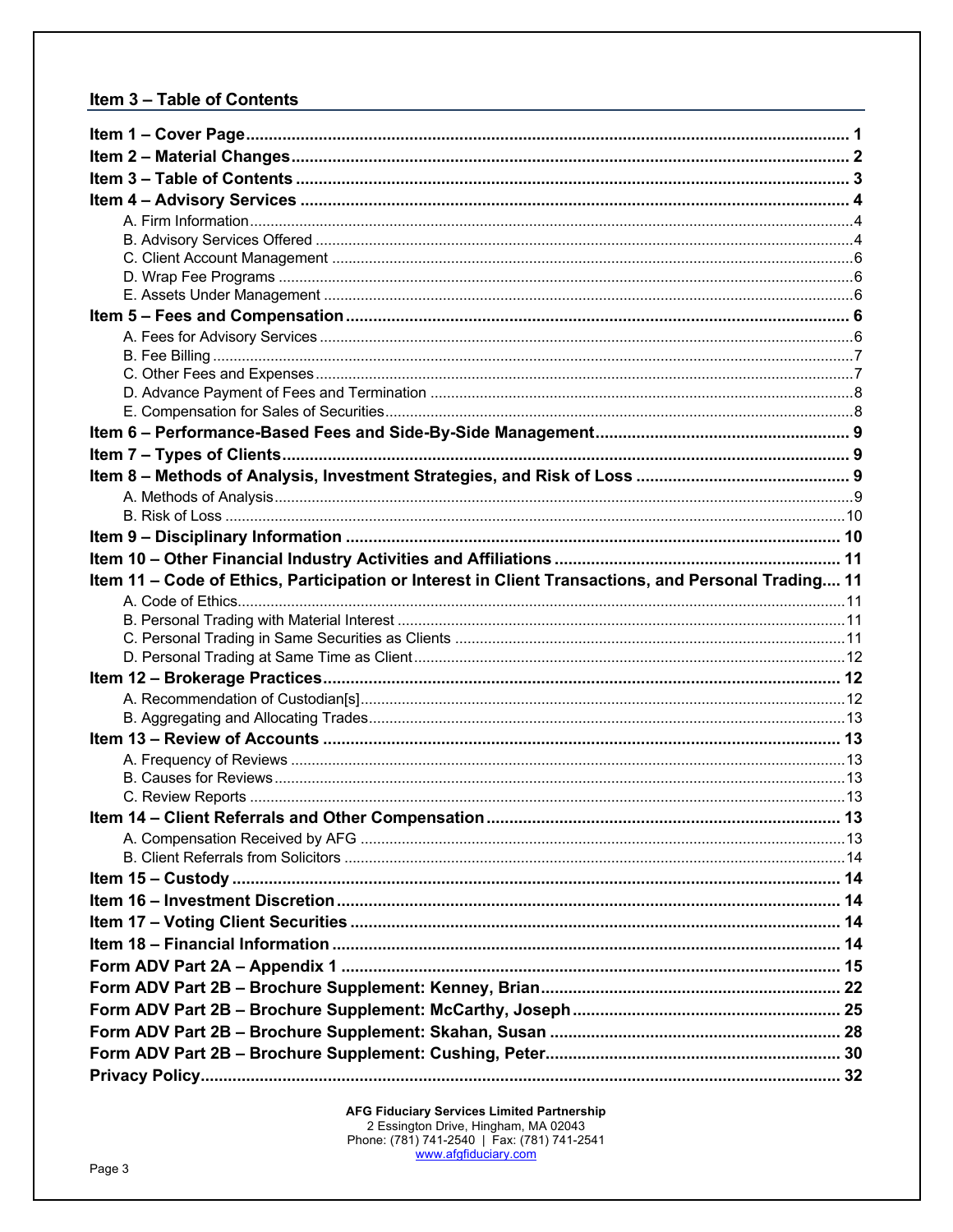### **Item 4 – Advisory Services**

### **A. Firm Information**

AFG Fiduciary Services Limited Partnership ("AFG" or the "Advisor") is a registered investment advisor with the U.S. Securities and Exchange Commission ("SEC"). AFG is organized as a limited partnership organized under the laws of the Commonwealth of Massachusetts. AFG was founded in June 2020 and became a registered investment advisor in September 2020. The General Partner of AFG is AFG GP, LLC. Brian M. Kenney is the Principal Officer of AFG. This Disclosure Brochure provides information regarding the qualifications, business practices, and the advisory services provided by AFG.

# **B. Advisory Services Offered**

AFG offers advisory services to individuals, high net worth individuals, families, trusts, estates, businesses, and retirement plans (each referred to as a "Client").

The Advisor serves as a fiduciary to Clients, as defined under the applicable laws and regulations. As a fiduciary, the Advisor upholds a duty of loyalty, fairness, and good faith towards each Client and seeks to mitigate potential conflicts of interest. AFG's fiduciary commitment is further described in the Advisor's Code of Ethics. For more information regarding the Code of Ethics, please see Item 11 – Code of Ethics, Participation or Interest in Client Transactions and Personal Trading.

AFG provides a holistic approach to its wealth advisory services. Client engagements typically include comprehensive financial planning and investment management services as described below. Services are tailored to the unique needs of each Client.

#### Wealth Management Services

AFG provides customized wealth management solutions for its Clients. This is achieved through continuous personal Client contact and interaction while providing discretionary investment management and planning services. AFG works closely with each Client to identify their investment goals and objectives as well as risk tolerance and financial situation in order to create an investment strategy. AFG customizes its investment management services for its Clients. Portfolios may be constructed using open-end mutual funds, exchangetraded funds ("ETFs"), individual equity securities, and or individual fixed income securities. For certain Clients, the Advisor may utilize tax-free municipal bonds and other types of investments. For certain Clients, the Advisor may employ leveraged ETFs and or the short-term use of margin. For mutual funds, the Advisor selects active and passive managers and will seek institutional share classes when available.

AFG's investment approach is primarily long-term investment focused, but the Advisor may buy, sell or reallocate positions that have been held for less than one year to meet the objectives of the Client or due to market conditions. AFG will construct, implement and monitor the portfolio to ensure it meets the goals, objectives, circumstances, and risk tolerance agreed to by the Client. Each Client will have the opportunity to place reasonable restrictions on the types of investments to be held in their respective portfolio, subject to acceptance by the Advisor.

*Retirement Accounts* – When the Advisor provides investment advice to Clients regarding ERISA retirement accounts or individual retirement accounts ("IRAs"), the Advisor is a fiduciary within the meaning of Title I of the Employee Retirement Income Security Act ("ERISA") and/or the Internal Revenue Code ("IRC"), as applicable, which are laws governing retirement accounts. When deemed to be in the Client's best interest, the Advisor will provide investment advice to a Client regarding a distribution from an ERISA retirement account or to roll over the assets to an IRA or recommend a similar transaction including rollovers from one ERISA sponsored Plan to another, one IRA to another IRA, or from one type of account to another account (e.g., commission-based account to fee-based account). Such a recommendation creates a conflict of interest if the Advisor earns a new (or increases its current) advisory fee as a result of the transaction. No client is under any obligation to roll over a retirement account to an account managed by the Advisor.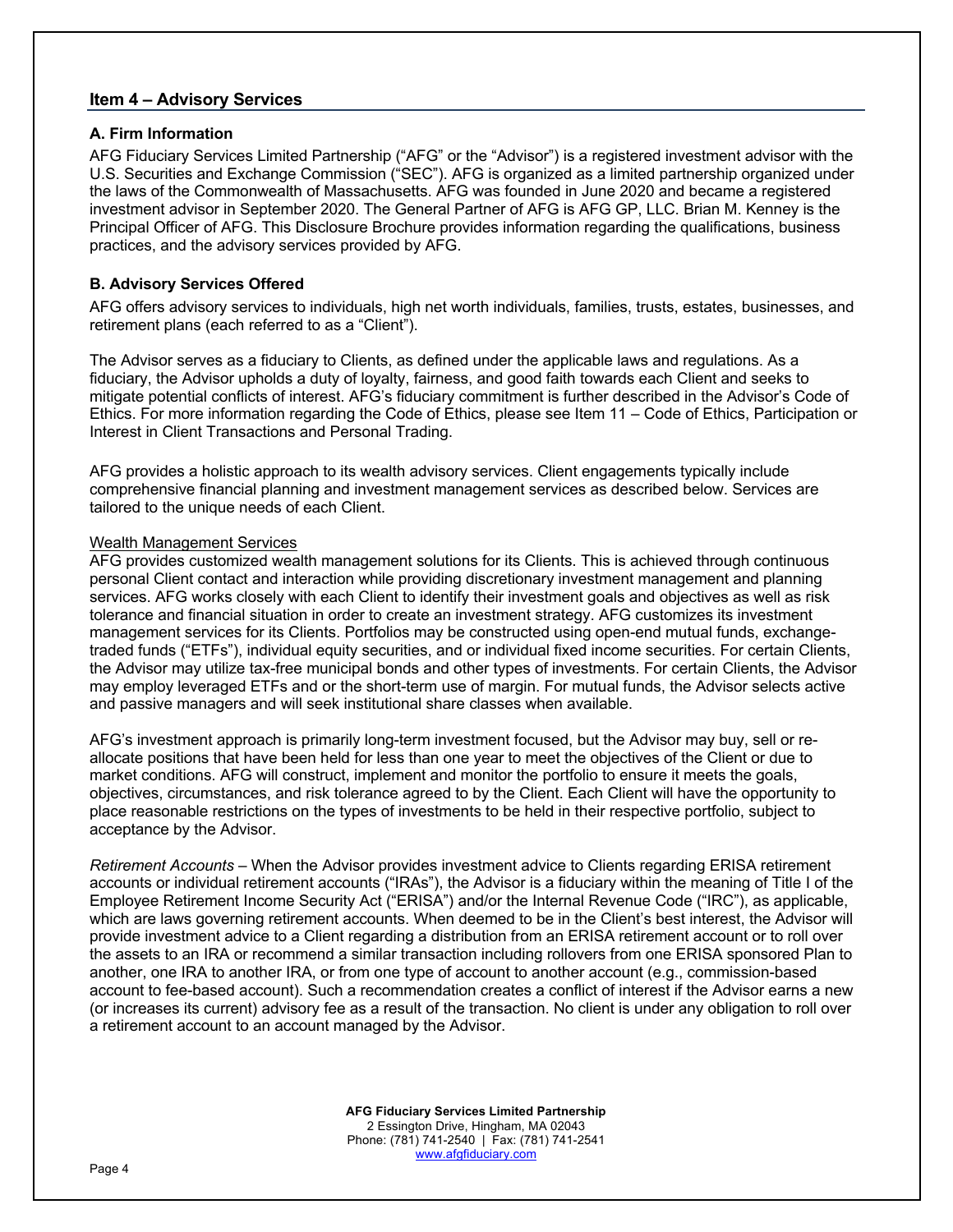At no time will AFG accept or maintain custody of a Client's funds or securities, except for the limited authority as outlined in Item 15 – Custody. All Client assets will be managed within their designated account[s] at the Custodian, pursuant to the advisory agreement. Please see Item 12 – Brokerage Practices.

# Financial Planning Services

AFG will typically provide a variety of financial planning and consulting services to Clients either as a component of wealth management services or as a separate service, pursuant to the terms of the agreement with the Client. Services are offered in several areas of a Client's financial situation, depending on their goals and objectives. Generally, such financial planning services involve preparing a formal financial plan or rendering a specific financial consultation based on the Client's financial goals and objectives. This planning or consulting may encompass one or more areas of need, including but not limited to investment planning, retirement planning, personal savings, education savings, insurance needs, and other areas of a Client's financial situation.

A financial plan developed for or financial consultation rendered to the Client will usually include general recommendations for a course of activity or specific actions to be taken by the Client. For example, recommendations may be made that the Client start or revise their investment programs, commence or alter retirement savings, establish education savings, and/or charitable giving programs.

In certain circumstances, AFG may also refer Clients to an accountant, attorney, or other specialists, as appropriate for the Client's unique situation. For certain financial planning engagements, the Advisor will generally provide a written report that contains observations and recommendations. For consulting or ad-hoc engagements, the Advisor may not provide a written summary. Plans or consultations are typically completed within six (6) months of the contract date, assuming all information and documents requested are provided promptly.

Financial planning recommendations pose a conflict between the interests of the Advisor and the interests of the Client. For example, the Advisor has an incentive to recommend that Clients engage the Advisor for investment management services or to increase the level of investment assets with the Advisor, as it would increase the amount of advisory fees paid to the Advisor. Clients are not obligated to implement any recommendations made by the Advisor or maintain an ongoing relationship with the Advisor. If the Client elects to act on any of the recommendations made by the Advisor, the Client is under no obligation to implement the transaction through the Advisor.

# Retirement Plan Advisory Services

AFG provides retirement plan advisory services on behalf of the retirement plans (each a "Plan") and the company (the "Plan Sponsor"). The Advisor's retirement plan advisory services are designed to assist the Plan Sponsor in meeting its fiduciary obligations to the Plan and its Plan Participants. Each engagement is customized to the needs of the Plan and Plan Sponsor. Services generally include:

- Vendor Analysis
- Plan Participant Enrollment and Education Tracking
- Investment Policy Statement ("IPS") Design and Monitoring
- Investment Oversight Services (ERISA 3(21))
- Discretionary Investment Management (ERISA (3(38))
- Performance Reporting
- Ongoing Investment Recommendation and Assistance

These services are provided by AFG serving in the capacity as a fiduciary under the Employee Retirement Income Security Act of 1974, as amended ("ERISA"). In accordance with ERISA Section 408(b)(2), the Plan Sponsor is provided with a written description of AFG's fiduciary status, the specific services to be rendered, and all direct and indirect compensation the Advisor reasonably expects under the engagement.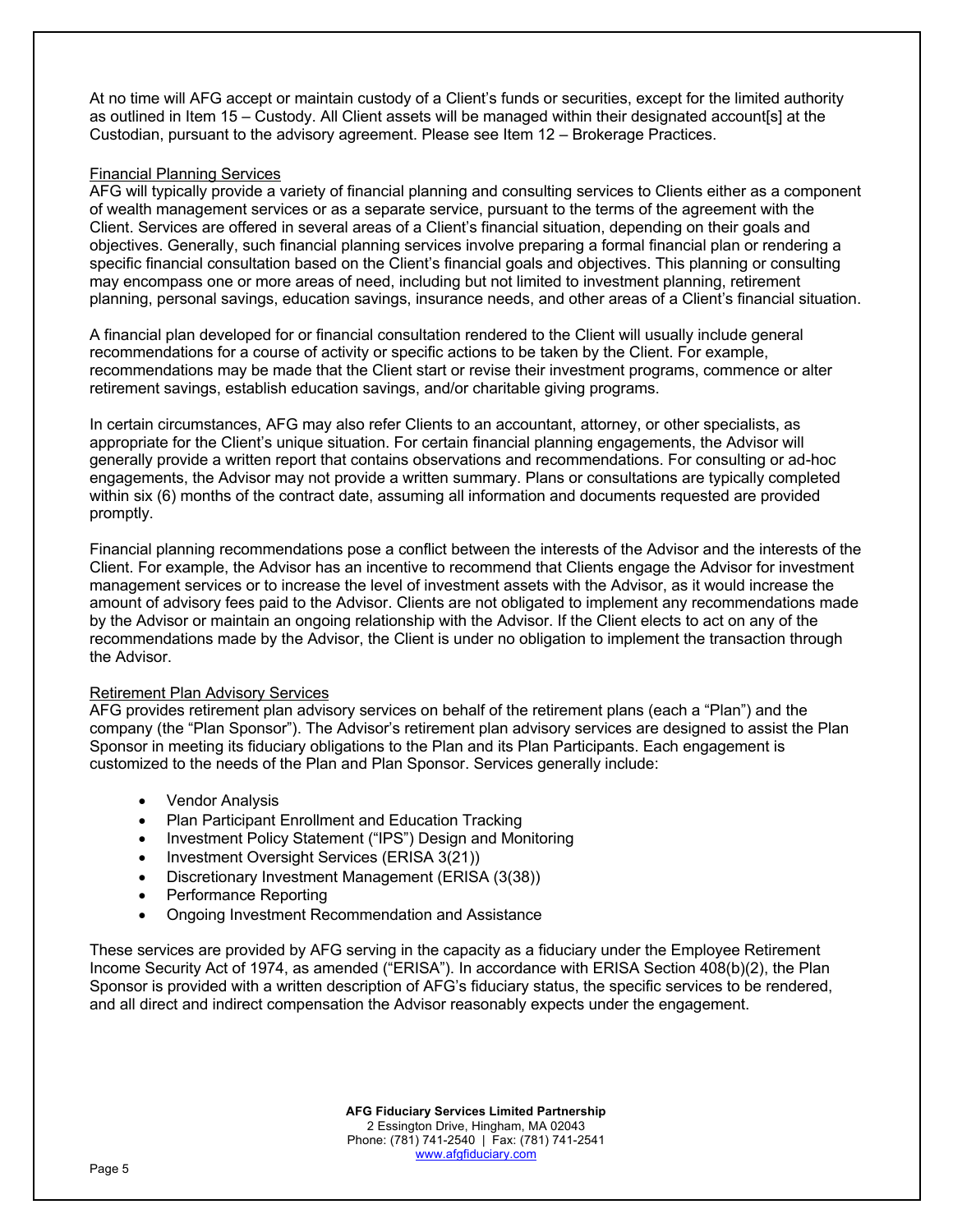# **C. Client Account Management**

Prior to engaging AFG to provide advisory services, each Client is required to enter into one or more agreements with the Advisor that define the terms, conditions, authority, and responsibilities of the Advisor and the Client. These services may include:

- Establishing an Investment Strategy AFG will develop a strategy that seeks to achieve the Client's goals and objectives.
- Asset Allocation AFG will develop a strategic asset allocation that is targeted to meet the investment objectives, time horizon, financial situation, and tolerance for risk for each Client.
- Portfolio Construction AFG will develop a portfolio for the Client that is intended to meet the stated goals and objectives of the Client.
- Investment Management and Supervision AFG will provide investment management and ongoing oversight of the Client's investment portfolio.

# **D. Wrap Fee Programs**

AFG includes securities transaction fees, custody fees, commission fees, administrative fees, third-party service fees, and other investment costs together with its investment advisory fees. Including these fees into a single asset-based fee is considered a "Wrap Fee Program." The Advisor customizes its investment management services for its Clients. The Advisor sponsors the AFG Wrap Fee Program solely as a supplemental disclosure regarding the combination of fees. Depending on the level of trading required for the Client's account[s] in a particular year, the Client may pay more or less in total fees than if the Client paid its own transaction fees. Please see Appendix 1 – Wrap Fee Program Brochure, which is included as a supplement to this Disclosure Brochure.

# **E. Assets Under Management**

As of December 31, 2021, AFG had approximately \$199,000,000 in assets under management. Approximately \$180,000,000 is managed on a discretionary basis and \$19,000,000 on a non-discretionary basis . Clients may request more current information at any time by contacting the Advisor.

# **Item 5 – Fees and Compensation**

The following paragraphs detail the fee structure and compensation methodology for services provided by the Advisor. Each Client engaging the Advisor for services described herein shall be required to enter into one or more written agreements with the Advisor.

# **A. Fees for Advisory Services**

# Wealth Management Services

Wealth management fees are paid monthly, in advance of each month, pursuant to the terms of the wealth management agreement. Wealth management fees are based on the market value of assets under management at the end of the prior month. Wealth management fees range from 0.50% to 1.50% annually based on several factors, including the scope and complexity of the services to be provided, the level of assets to be managed, and the overall relationship with the Advisor. Relationships with multiple objectives, specific reporting requirements, portfolio restrictions, and other complexities may be charged a higher fee.

The wealth management fee in the first month of service is prorated from the inception date of the account[s] to the end of the first month. Fees may be negotiable at the sole discretion of the Advisor. The Client's fees will take into consideration the aggregate assets under management with the Advisor. All securities held in accounts managed by AFG will be independently valued by the Custodian. AFG will conduct periodic reviews of the Custodian's valuations.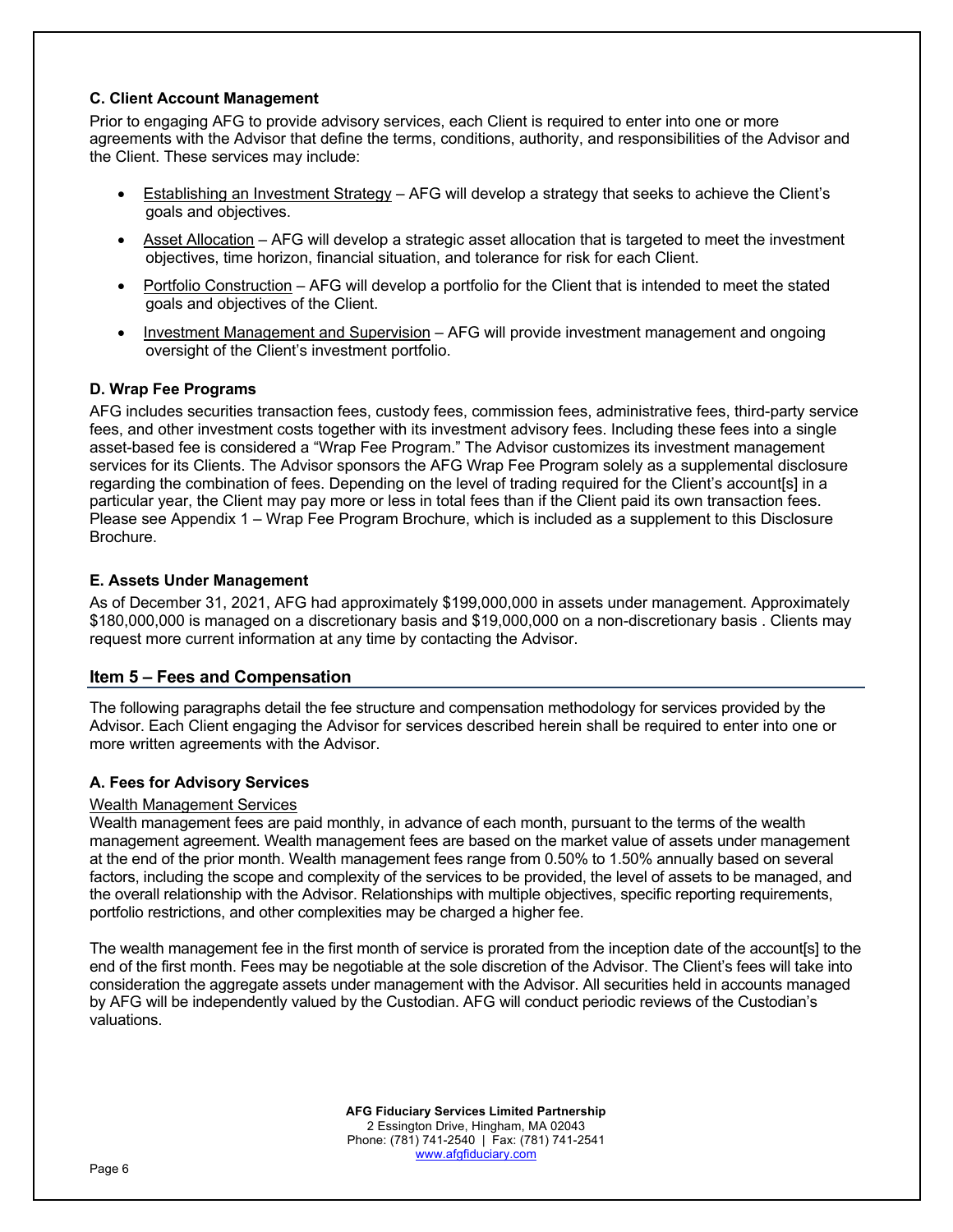The Advisor's fee is exclusive of, and in addition to any applicable securities transaction and custody fees, and other related costs and expenses described in Item 5.C. below, which may be incurred by the Client. However, the Advisor shall not receive any portion of these commissions, fees, and costs.

Clients may make additions to and withdrawals from their account[s] at any time, subject to AFG's right to terminate an account. Additions may be in cash or securities provided that AFG reserves the right to liquidate any transferred securities or decline to accept particular securities into a Client's account[s]. Clients may withdraw account assets on notice to AFG, subject to the usual and customary securities settlement procedures. However, AFG designs its portfolios as long-term investments, and the withdrawal of assets may impair the achievement of a Client's investment objectives. AFG may consult with its Clients about the options and ramifications of transferring securities. However, Clients are advised that when transferred securities are liquidated, they are subject to fees assessed at the mutual fund level (i.e., contingent deferred sales charge) and/or tax ramifications.

#### Financial Planning Services

AFG may include financial planning as part of its overall wealth management services or as a separate standalone engagement. For separate engagements, AFG offers financial planning services on either an hourly basis or a fixed engagement fee. Hourly engagements are billed at a rate of up to \$300 per hour. Fixed engagements are negotiated based on the expected number of hours to complete the engagement at the Advisor's hourly rate. Fees may be negotiable at the sole discretion of the Advisor, depending on the nature and complexity of services to be provided. An estimate for total hours and/or costs will be provided to the Client prior to engaging in these services.

#### Retirement Plan Advisory Services

Fees for retirement plan advisory services are charged an annual asset-based fee of up to 1.00%, billed either monthly or quarterly (the Billing Period"), pursuant to the terms of the retirement plan advisory agreement. Retirement plan advisory fees are based on the market value of assets under management.

#### **B. Fee Billing**

#### Wealth Management Services

Wealth management fees are calculated by the Advisor or its delegate and deducted from the Client's account[s] at the Custodian. The Advisor shall send an invoice to the Custodian indicating the amount of the fees to be deducted from the Client's account[s] at the beginning of each month. The amount due is calculated by applying the monthly rate (annual rate divided by 12) to the total assets under management with AFG at the end of the prior month. Clients will be provided with a statement, at least quarterly, from the Custodian reflecting the deduction of the wealth management fee. Clients are urged to also review the statement provided by the Custodian, as the Custodian does not perform a verification of fees. Clients provide written authorization permitting wealth management fees to be deducted by AFG to be paid directly from their account[s] held by the Custodian as part of the wealth management agreement and separate account forms provided by the Custodian.

#### Financial Planning Services

Fees for hourly and fixed fee financial planning engagements may be invoiced up to 50% upon execution of the financial planning agreement, with the balance due upon completion of the engagement deliverable[s]. Certain Clients may have their financial planning fees included with their overall investment advisory fees.

# Retirement Plan Advisory Services

Retirement plan advisory fees may be directly invoiced to the Plan Sponsor or deducted from the assets of the Plan, pursuant to the terms of the retirement plan advisory agreement. Fees are calculated either in advance of or at the end of the Billing Period.

# **C. Other Fees and Expenses**

Clients may incur certain fees or charges imposed by third parties other than AFG in connection with investments made on behalf of the Client's account[s]. The Advisor includes securities transaction costs as part of its overall wealth management fee through the AFG Wrap Fee Program. Securities transaction fees for Clientdirected trades may be charged back to the Client. Please see Item 4.D. as well as Appendix 1 – Wrap Fee Program Brochure.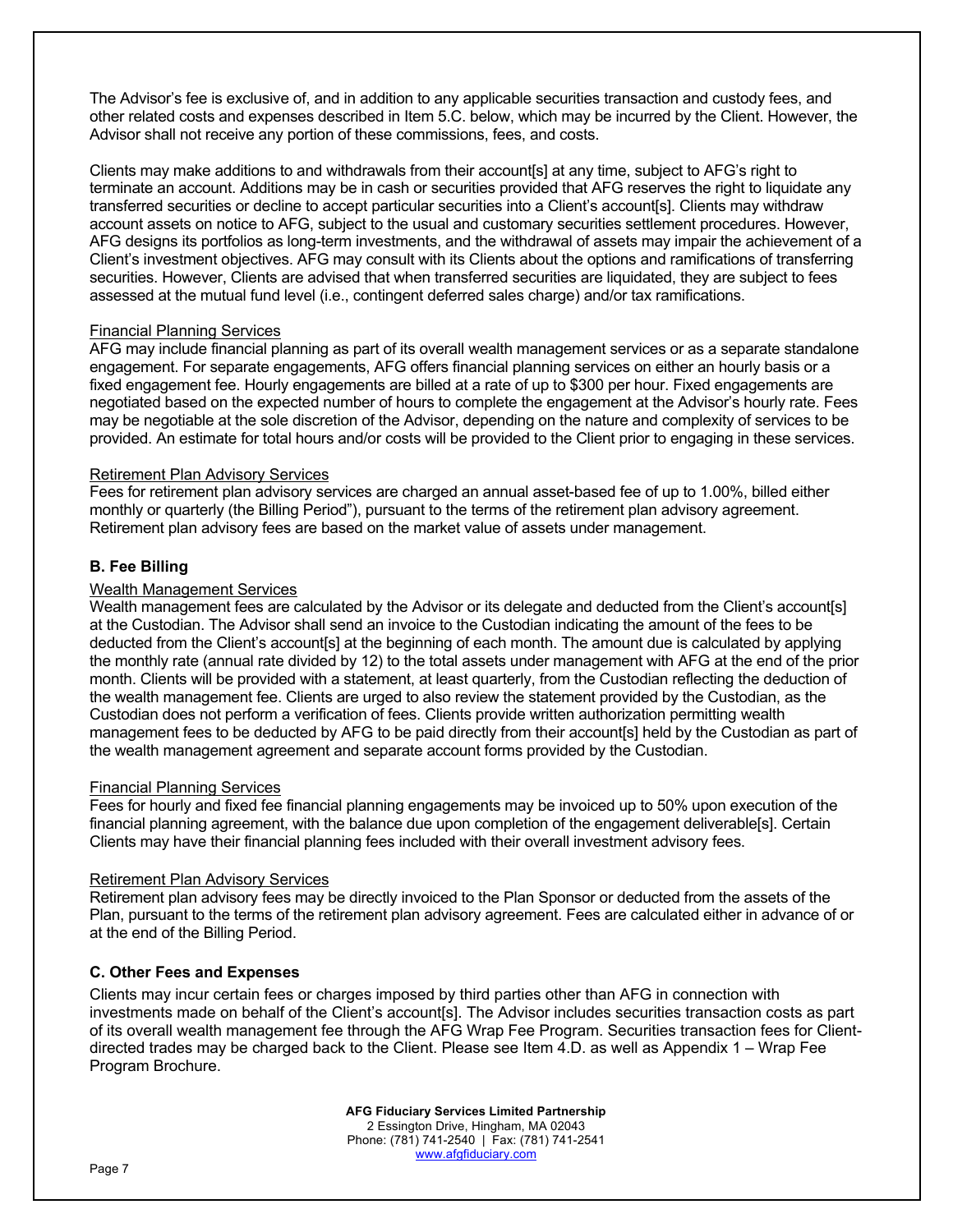In addition, all fees paid to AFG for investment advisory services are separate and distinct from the expenses charged by mutual funds and ETFs to their shareholders, if applicable. These fees and expenses are described in each fund's prospectus. These fees and expenses will generally be used to pay management fees for the funds, other fund expenses, account administration (e.g., custody, brokerage, and account reporting), and a possible distribution fee. A Client may be able to invest in these products directly, without the services of AFG, but would not receive the services provided by AFG, which are designed, among other things, to assist the Client in determining which products or services are most appropriate for each Client's financial situation and objectives. Accordingly, the Client should review both the fees charged by the fund[s] and the fees charged by AFG to fully understand the total fees to be paid. Please refer to Item 12 – Brokerage Practices for additional information.

# **D. Advance Payment of Fees and Termination**

# Wealth Management Services

AFG is compensated for its wealth management services in advance of the month in which services are rendered. Either party may terminate the wealth management agreement, at any time, by providing advance written notice to the other party. The Client may also terminate the wealth management agreement within five (5) business days of signing the Advisor's agreement at no cost to the Client. After the five-day period, the Client will incur charges for bona fide advisory services rendered to the point of termination, and such fees will be due and payable by the Client. Upon termination, the Advisor will refund any unearned, prepaid fees from the effective date of termination to the end of the month. The Client's wealth management agreement with the Advisor is non-transferable without the Client's prior consent.

# Financial Planning Services

AFG may be partially compensated for its financial planning services in advance of the engagement. Either party may terminate the financial planning agreement, at any time, by providing advance written notice to the other party. The Client may also terminate the financial planning agreement within five (5) business days of signing the Advisor's agreement at no cost to the Client. After the five-day period, the Client will incur charges for bona fide advisory services rendered to the point of termination, and such fees will be due and payable by the Client. Upon termination, the Client shall be responsible for planning fees based on the hours incurred or, in the event of a fixed fee, the percentage of the engagement completed. Upon termination, the Advisor will refund any unearned, prepaid fees. The Client's financial planning agreement with the Advisor is non-transferable without the Client's prior consent.

# Retirement Plan Advisory Services

AFG may be compensated for its retirement plan advisory services in advance of the Billing Period. Either party may terminate the retirement plan advisory agreement, at any time, by providing advance written notice to the other party. The Client may also terminate the retirement plan advisory agreement within five (5) business days of signing the Advisor's agreement at no cost to the Client. After the five-day period, the Client will incur charges for bona fide advisory services rendered to the point of termination, and such fees will be due and payable by the Client. Upon termination, the Advisor will refund any unearned, prepaid fees from the effective date of termination to the end of the Billing Period. The Client's retirement plan advisory agreement with the Advisor is nontransferable without the Client's prior consent.

# **E. Compensation for Sales of Securities**

AFG does not buy or sell securities and does not receive any compensation for securities transactions in any Client account other than the investment advisory fees noted above.

# Broker-Dealer Affiliations

Advisory Persons of AFG are also Registered Representatives of Purshe Kaplan Sterling Investments, Inc. ("PKS"), a securities broker-dealer, and a member of the Financial Industry Regulatory Authority ("FINRA") and the Securities Investor Protection Corporation ("SIPC"). In one's separate capacity as a Registered Representative of PKS, an Advisory Person will implement securities transactions under PKS and not through AFG. In such instances, an Advisory Person will receive commission-based compensation in connection with the purchase and sale of securities, including 12b-1 fees for the sale of investment company products. Compensation earned by an Advisory Person in one's capacity as a Registered Representative is separate from and in addition to advisory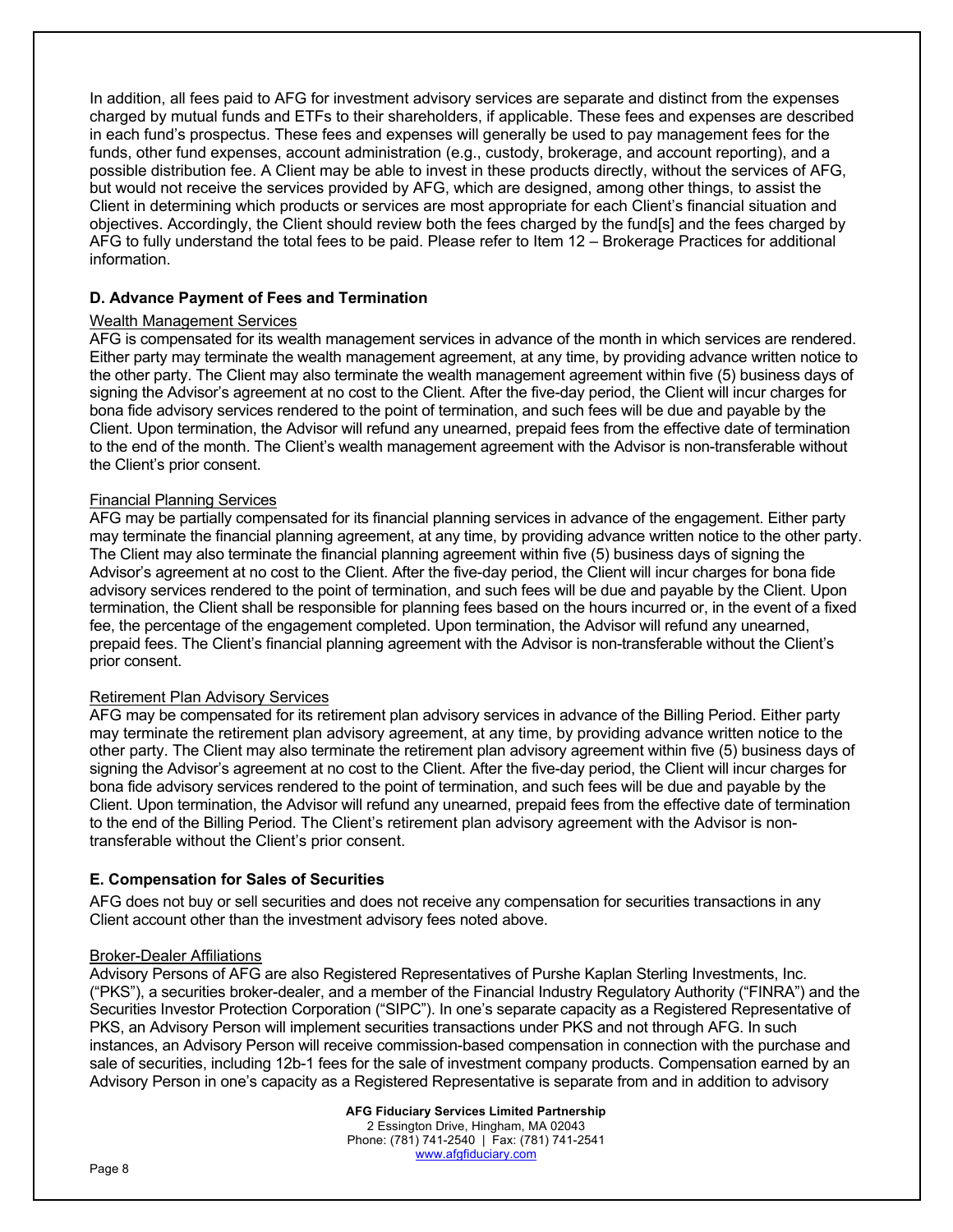fees. This practice presents a conflict of interest because Advisory Persons who are Registered Representative have an incentive to effect securities transactions for the purpose of generating commissions rather than solely based on Client needs. Clients are not obligated to implement any recommendation provided by the Advisor or Advisory Persons. Neither the Advisor nor Advisory Persons will earn ongoing investment advisory fees in connection with any products or services implemented in the Advisory Person's separate capacity as a Registered Representative. Please see Item 10 below.

### Insurance Agency Affiliations

Certain Advisory Persons are also licensed as independent insurance professionals. As an independent insurance professional, an Advisory Person will earn commission-based compensation for selling insurance products, including insurance products they sell to Clients. Insurance commissions earned by an Advisory Person are separate and in addition to AFG's advisory fees. This practice presents a conflict of interest as there is an incentive to recommend insurance products to Clients for the purpose of generating commissions rather than solely based on Client needs. However, Clients are under no obligation, contractually or otherwise, to purchase insurance products through our Advisory Persons. Please see Item 10 below.

# **Item 6 – Performance-Based Fees and Side-By-Side Management**

AFG does not charge performance-based fees for its investment advisory services. The fees charged by AFG are as described in Item 5 above and are not based upon the capital appreciation of the funds or securities held by any Client. AFG does not manage any proprietary investment funds or limited partnerships (for example, a mutual fund or a hedge fund) and has no financial incentive to recommend any particular investment options to its Clients.

# **Item 7 – Types of Clients**

AFG offers investment advisory services to individuals, high net worth individuals, families, trusts, estates, businesses, and retirement plans. The amount of each type of Client is available on the Advisor's Form ADV Part 1A. These amounts may change over time and are updated at least annually by the Advisor. AFG generally does not impose a minimum size for establishing a relationship. However, certain investments and strategies may require certain minimums for effective implementation.

# **Item 8 – Methods of Analysis, Investment Strategies, and Risk of Loss**

# **A. Methods of Analysis**

AFG primarily employs fundamental analysis in developing investment strategies for its Clients. Research and analysis from AFG are derived from numerous sources, including financial media companies, third-party research materials, Internet sources, and review of company activities, including annual reports, prospectuses, press releases, and research prepared by others.

*Fundamental analysis* utilizes economic and business indicators as investment selection criteria. These criteria are generally ratios and trends that may indicate the overall strength and financial viability of the entity being analyzed. Assets are deemed suitable if they meet certain criteria to indicate that they are a strong investment with a value discounted by the market. While this type of analysis helps the Advisor in evaluating a potential investment, it does not guarantee that the investment will increase in value. Assets meeting the investment criteria utilized in the fundamental analysis may lose value and may have negative investment performance. The Advisor monitors these economic indicators to determine if adjustments to strategic allocations are appropriate. More details on the Advisor's review process are included below in Item 13 – Review of Accounts.

As noted above, AFG generally employs a long-term investment strategy for its Clients, as consistent with their financial goals. AFG will typically hold all or a portion of a security for more than a year but may hold for shorter periods for the purpose of rebalancing a portfolio or meeting the cash needs of Clients. At times, AFG may also buy and sell positions that are more short-term in nature, depending on the goals of the Client and/or the fundamentals of the security, sector, or asset class.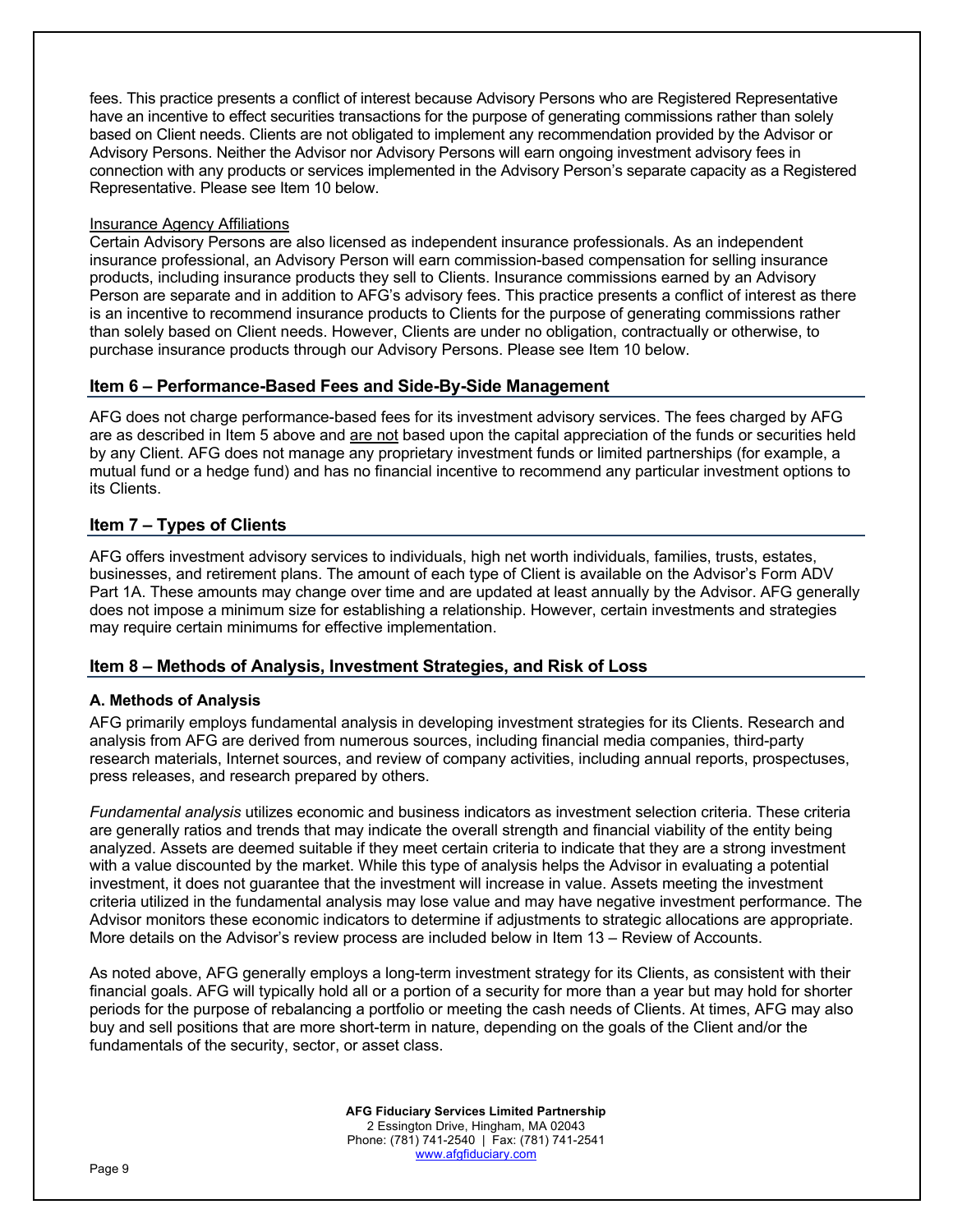# **B. Risk of Loss**

Investing in securities involves certain investment risks. Securities may fluctuate in value or lose value. Clients should be prepared to bear the potential risk of loss. AFG will assist Clients in determining an appropriate strategy based on their tolerance for risk and other factors noted above. However, there is no guarantee that a Client will meet their investment goals.

While the methods of analysis help the Advisor in evaluating a potential investment, it does not guarantee that the investment will increase in value. Assets meeting the investment criteria utilized in these methods of analysis may lose value and may have negative investment performance. The Advisor monitors these economic indicators to determine if adjustments to strategic allocations are appropriate. More details on the Advisor's review process are included below in Item 13 – Review of Accounts.

Each Client engagement will entail a review of the Client's investment goals, financial situation, time horizon, tolerance for risk, and other factors to develop an appropriate strategy for managing a Client's account. Client participation in this process, including full and accurate disclosure of requested information, is essential for the analysis of a Client's account[s]. The Advisor shall rely on financial and other information provided by the Client or their designees without the duty or obligation to validate the accuracy and completeness of the provided information. It is the responsibility of the Client to inform the Advisor of any changes in financial condition, goals, or other factors that may affect this analysis.

The risks associated with a particular strategy are provided to each Client in advance of investing Client accounts. The Advisor will work with each Client to determine their tolerance for risk as part of the portfolio construction process. Following are some of the risks associated with the Advisor's investment approach:

#### Market Risks

The value of a Client's holdings may fluctuate in response to events specific to companies or markets, as well as economic, political, or social events in the U.S. and abroad. This risk is linked to the performance of the overall financial markets.

#### Mutual Fund Risks

The performance of mutual funds is subject to market risk, including the possible loss of principal. The price of the mutual funds will fluctuate with the value of the underlying securities that make up the funds. The price of a mutual fund is typically set daily therefore, a mutual fund purchased at one point in the day will typically have the same price as a mutual fund purchased later that same day.

#### Margin Borrowings

The use of short-term margin borrowings may result in certain additional risks to a Client. For example, if securities pledged to brokers to secure a Client's margin accounts decline in value, the Client could be subject to a "margin call" pursuant to which it must either deposit additional funds with the broker or be the subject of mandatory liquidation of the pledged securities to compensate for the decline in value.

**Past performance is not a guarantee of future returns. Investing in securities and other investments involves a risk of loss that each Client should understand and be willing to bear. Clients are reminded to discuss these risks with the Advisor.** 

# **Item 9 – Disciplinary Information**

**There are no legal, regulatory, or disciplinary events involving AFG or its owner.** AFG values the trust Clients place in the Advisor. The Advisor encourages Clients to perform the requisite due diligence on any advisor or service provider with whom the Client engages. The backgrounds of the Advisor and its Advisory Persons are available on the Investment Adviser Public Disclosure website at www.adviserinfo.sec.gov by searching with the Advisor's firm name or CRD# 309943.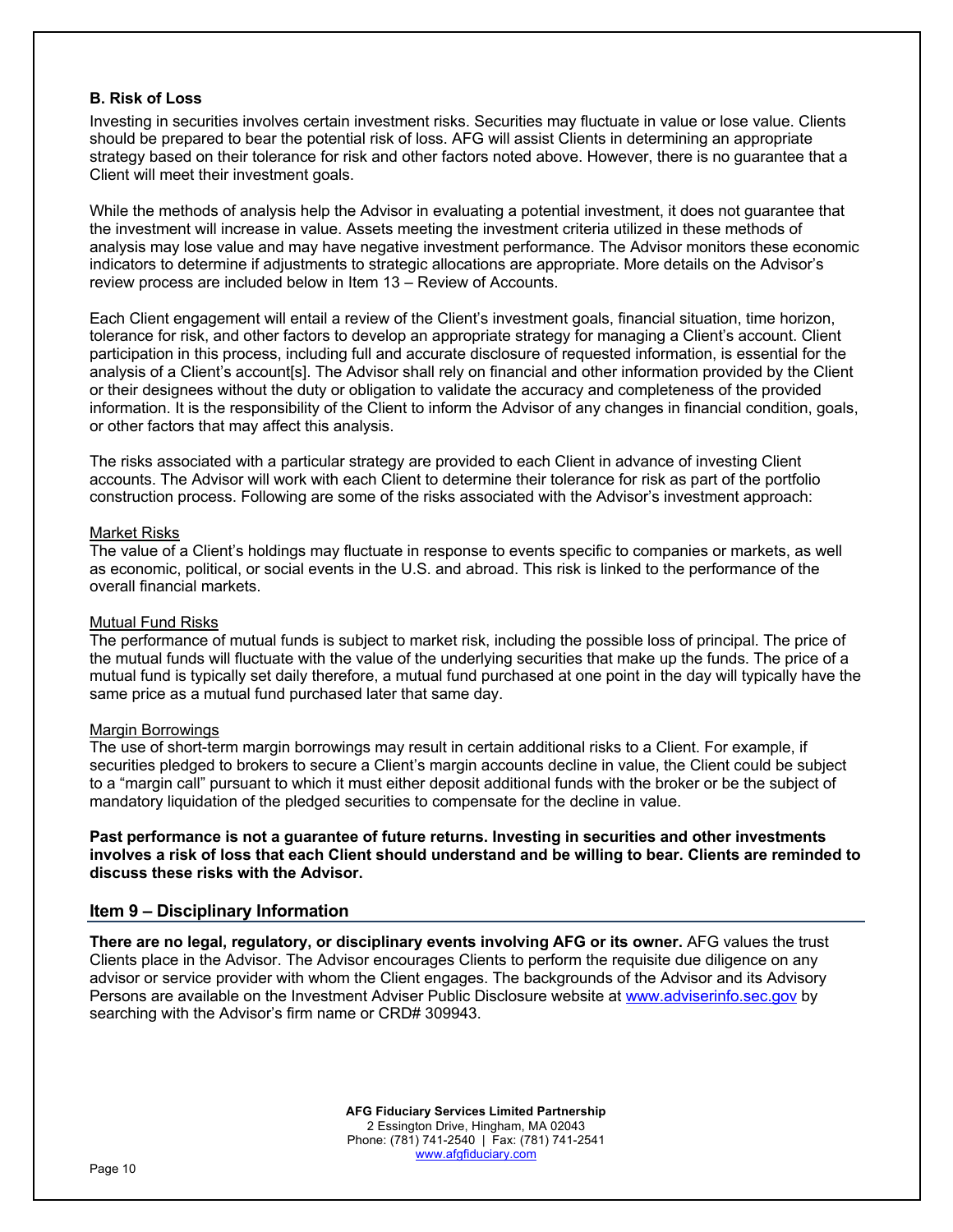# **Item 10 – Other Financial Industry Activities and Affiliations**

# Broker-Dealer Affiliation

Advisory Persons are also Registered Representatives of PKS conducting business under the name AFG. In one's separate capacity as a Registered Representative, an Advisory Person will receive commissions for the implementation of recommendations for commissionable transactions. Clients are not obligated to implement any recommendation provided by an Advisory Person in their separate capacity. Neither AFG nor an Advisory Person will earn ongoing investment advisory fees in connection with any services implemented in one's separate capacity as a Registered Representative. Under supervision by PKS, PKS may have access to certain confidential information of the Client, including but not limited to financial information, investment objectives, transactions, and holdings information.

# **Insurance Agency Affiliations**

As noted in Item 5, certain Advisory Persons are also licensed insurance professionals. Implementations of insurance recommendations are separate and apart from one's role with the Advisor. As an insurance professional, an Advisory Person will receive customary commissions and other related revenues from the various insurance companies whose products are sold. Advisory Persons are not required to offer the products of any particular insurance company. Commissions generated by insurance sales do not offset regular advisory fees. This practice presents a conflict of interest in recommending certain products of the insurance companies. Clients are under no obligation to implement any recommendations made by An Advisory Person or the Advisor.

# **Item 11 – Code of Ethics, Participation or Interest in Client Transactions, and Personal Trading**

# **A. Code of Ethics**

AFG has implemented a Code of Ethics (the "Code") that defines the Advisor's fiduciary commitment to each Client. This Code applies to all persons associated with AFG ("Supervised Persons"). The Code was developed to provide general ethical guidelines and specific instructions regarding AFG's duties to each Client. AFG and its Supervised Persons owe a duty of loyalty, fairness, and good faith towards each Client. It is the obligation of AFG associates to adhere not only to the specific provisions of the Code but also to the general principles that guide the Code. The Code covers a range of topics that address ethics and conflicts of interest. To request a copy of the Code, please contact the Advisor at (781) 741-2540.

# **B. Personal Trading with Material Interest**

AFG allows Supervised Persons to purchase or sell the same securities that may be recommended to and purchased on behalf of Clients. AFG does not act as principal in any transactions. In addition, the Advisor does not act as the general partner of a fund or advise an investment company. AFG does not have a material interest in any securities traded in Client accounts.

# **C. Personal Trading in Same Securities as Clients**

AFG allows Supervised Persons to purchase or sell the same securities that may be recommended to and purchased on behalf of Clients. Owning the same securities AFG recommends (purchase or sell) to Clients presents a conflict of interest that, as fiduciaries, AFG must disclose to Clients and mitigate through policies and procedures. As noted above, the Advisor has adopted a Code of Ethics, which addresses insider trading (material non-public information controls) and personal securities reporting procedures. When trading for personal accounts, employees of AFG have a conflict of interest if trading in the same securities. The fiduciary duty to act in the best interest of its Clients can be violated if personal trades are made with more advantageous terms than Client trades or by trading based on material non-public information. This risk is mitigated by AFG requiring reporting of personal securities trades by its Supervised Persons for review by the Chief Compliance Officer ("CCO") or delegate. The Advisor has also adopted written policies and procedures to detect the misuse of material, non-public information.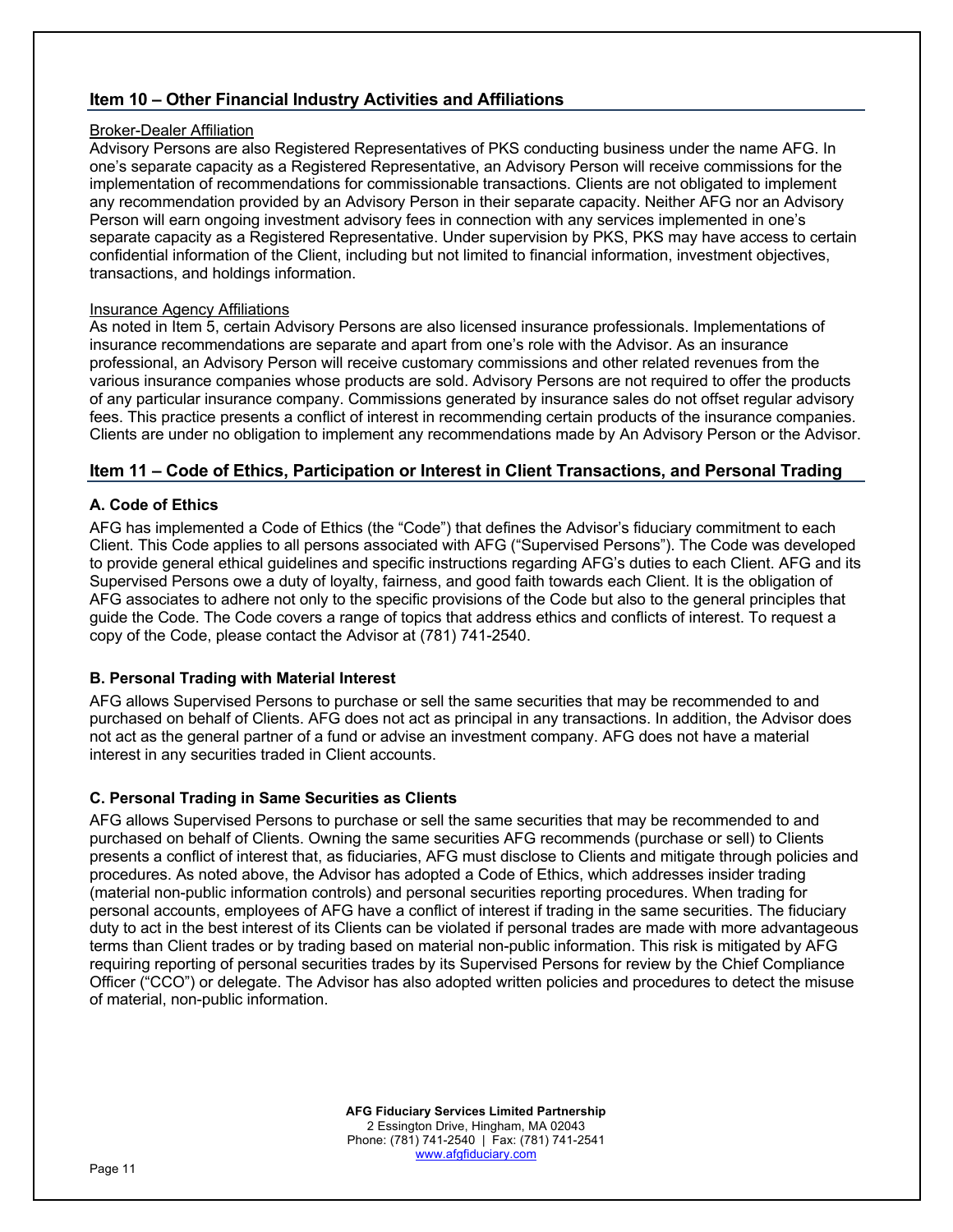# **D. Personal Trading at Same Time as Client**

While AFG allows Supervised Persons to purchase or sell the same securities that may be recommended to and purchased on behalf of Clients, such trades are typically aggregated with Client orders or traded afterward. **At no time will any associated person of AFG transact in any security to the detriment of any Client.** 

# **Item 12 – Brokerage Practices**

# **A. Recommendation of Custodian[s]**

AFG does not have discretionary authority to select the broker-dealer/custodian for custody and execution services. The Client will engage the broker-dealer/custodian (herein the "Custodian") to safeguard Client assets and authorize AFG to direct trades to the Custodian as agreed upon in the investment advisory agreement. Further, AFG does not have the discretionary authority to negotiate commissions on behalf of Clients on a tradeby-trade basis. Where AFG does not exercise discretion over the selection of the Custodian, it may recommend the Custodian to clients for custody and execution services. Clients are not obligated to use the Custodian recommended by AFG and will not incur any extra fee or cost associated with using a broker-dealer/custodian not recommended by the Advisor. However, the Advisor may be limited in the services it can provide if the recommended Custodian is not engaged. AFG may recommend the Custodian based on criteria such as, but not limited to, the reasonableness of commissions charged to the Client, services made available to the Client, its reputation, and/or the location of the Custodian's offices.

AFG will generally recommend that Clients establish their account[s] at Fidelity Clearing and Custody Solutions and related divisions and entities of Fidelity Investments, Inc., including National Financial Services, LLC and Fidelity Brokerage Services, LLC (collectively "Fidelity"), a FINRA-registered broker-dealer and member SIPC. Fidelity will serve as the Client's "qualified custodian." AFG maintains an institutional relationship with Fidelity, whereby the Advisor receives economic benefits from Fidelity.

AFG has established an institutional relationship with Fidelity to assist the Advisor in managing Client account[s]. Access to the Fidelity platform is provided at no charge to the Advisor. The Fidelity platform includes brokerage, custody, administrative support, record keeping, technology, and related services designed to support registered investment advisors like AFG in serving Clients. These services are intended to serve the best interests of the Advisor's Clients.

Fidelity may charge brokerage commissions (securities transaction fees) for effecting certain securities transactions. Fidelity enables the Advisor to obtain certain no-load mutual funds without securities transaction fees and other no-load funds at nominal transaction charges. Fidelity's commission rates are generally considered discounted from customary retail commission rates. However, the commissions and transaction fees charged by Fidelity may be higher or lower than those charged by other custodians and broker-dealers. Please see Item 14 below for additional information.

Following are additional details regarding the brokerage practices of the Advisor:

- *1. Soft Dollars –* Soft dollars are revenue programs offered by broker-dealers/custodians whereby an advisor enters into an agreement to place security trades with a broker-dealer/custodian in exchange for research and other services. AFG does not participate in soft dollar programs sponsored or offered by any broker-dealer/custodian. However, the Advisor receives certain economic benefits from the Custodian. Please see Item 14 below**.**
- *2. Brokerage Referrals –* AFG does not receive any compensation from any third party in connection with the recommendation for establishing an account.
- *3. Directed Brokerage –* All Clients are serviced on a "directed brokerage basis," where AFG will place trades within the established account[s] at the Custodian designated by the Client. Further, all Client accounts are traded within their respective account[s]. The Advisor will not engage in any principal transactions (i.e., trade of any security from or to the Advisor's own account) or cross transactions with other Client accounts (i.e., purchase of a security into one Client account from another Client's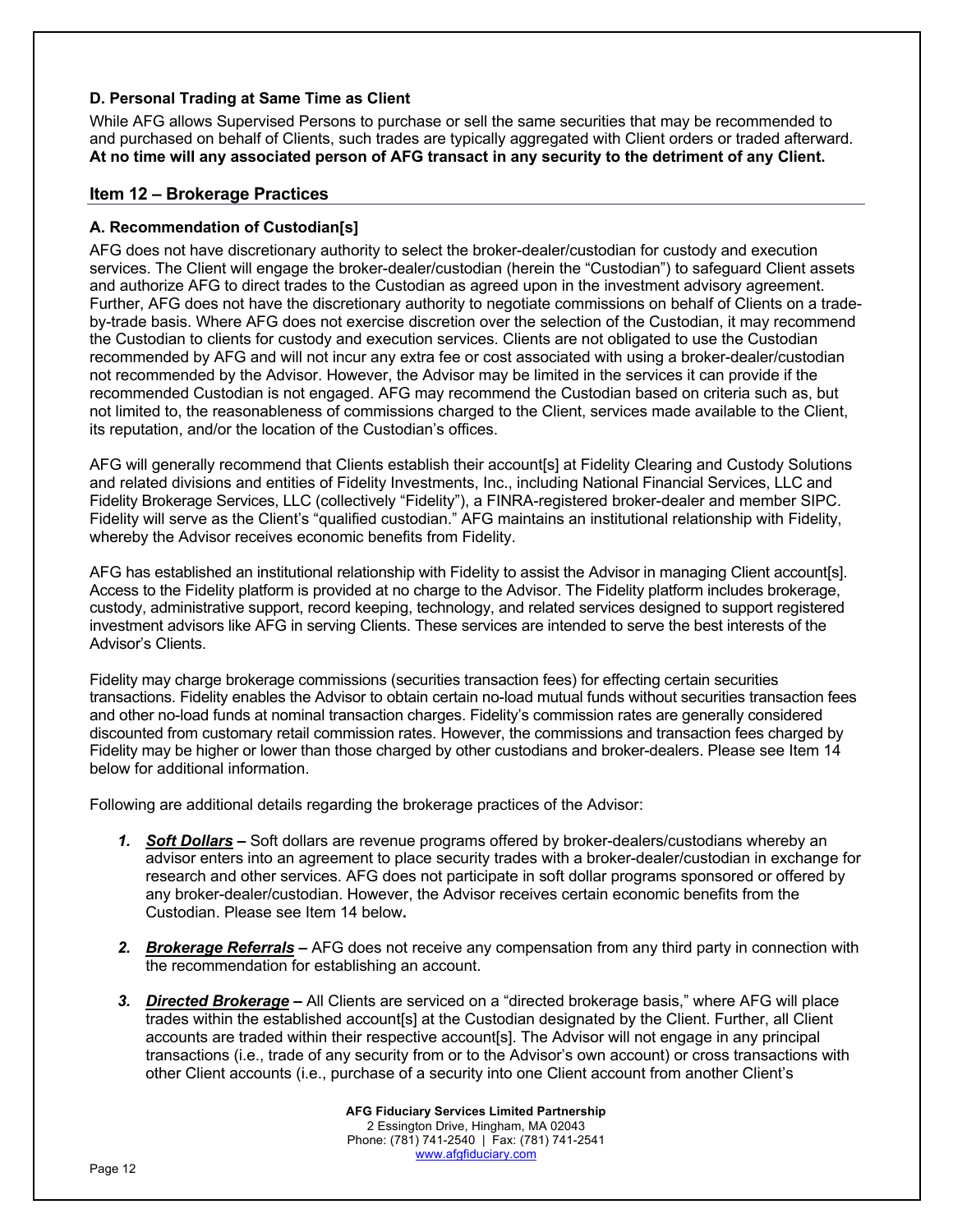account[s]). AFG will not be obligated to select competitive bids on securities transactions and does not have an obligation to seek the lowest available transaction costs. These costs are determined by the Custodian. Clients. Please also see Item 14.

# **B. Aggregating and Allocating Trades**

The primary objective in placing orders for the purchase and sale of securities for Client accounts is to obtain the most favorable net results taking into account such factors as 1) price, 2) size of the order, 3) difficulty of execution, 4) confidentiality and 5) skill required of the Custodian. AFG will execute its transactions through the Custodian. AFG may aggregate orders in a block trade or trades when securities are purchased or sold through the Custodian for multiple (discretionary) accounts. If a block trade cannot be executed in full at the same price or time, the securities actually purchased or sold by the close of each business day must be allocated in a manner that is consistent with the initial pre-allocation or other written statement. This must be done in a way that does not consistently advantage or disadvantage particular Client accounts.

# **Item 13 – Review of Accounts**

# **A. Frequency of Reviews**

Securities in Client accounts are monitored on a regular and continuous basis by Advisory Persons of AFG and periodically by Brian Kenney, the CCO. Formal reviews are generally conducted at least annually or more frequently depending on the needs of the Client. Clients are offered an annual financial plan, subject to the scope of their agreement with the Advisor.

# **B. Causes for Reviews**

In addition to the investment monitoring noted in Item 13.A., each Client account shall be reviewed at least annually. Reviews may be conducted more or less frequently at the Client's request. Accounts may be reviewed as a result of major changes in economic conditions, known changes in the Client's financial situation, and/or large deposits or withdrawals in the Client's account[s]. The Client is encouraged to notify AFG if changes occur in the Client's personal financial situation that might adversely affect the Client's investment plan. Additional reviews may be triggered by material market, economic or political events.

# **C. Review Reports**

The Client will receive brokerage statements no less than quarterly from the Custodian. These brokerage statements are sent directly from the Custodian to the Client. The Client may also establish electronic access to the Custodian's website so that the Client may view these reports and their account activity. Client brokerage statements will include all positions, transactions, and fees relating to the Client's account[s]. The Advisor may also provide Clients with periodic reports regarding their holdings, allocations, and performance.

# **Item 14 – Client Referrals and Other Compensation**

# **A. Compensation Received by AFG**

AFG may refer Clients to various third parties to provide certain financial services necessary to meet the goals of its Clients. Likewise, AFG may receive referrals of new Clients from a third party. However, AFG and certain Supervised Persons do receive compensation and other economic benefits from PKS as detailed in Item 10 above.

# Participation in Institutional Advisor Platform

As noted in Item 12, AFG has established an institutional relationship with Fidelity to assist the Advisor in managing Client account[s].

As part of the arrangement, Fidelity also makes available to the Advisor, at no additional charge to the Advisor, certain research and brokerage services, including research services obtained by Fidelity directly from independent research companies. The Advisor may also receive additional services and support from Fidelity. As a result of receiving such services for no additional cost, the Advisor may have an incentive to continue to use or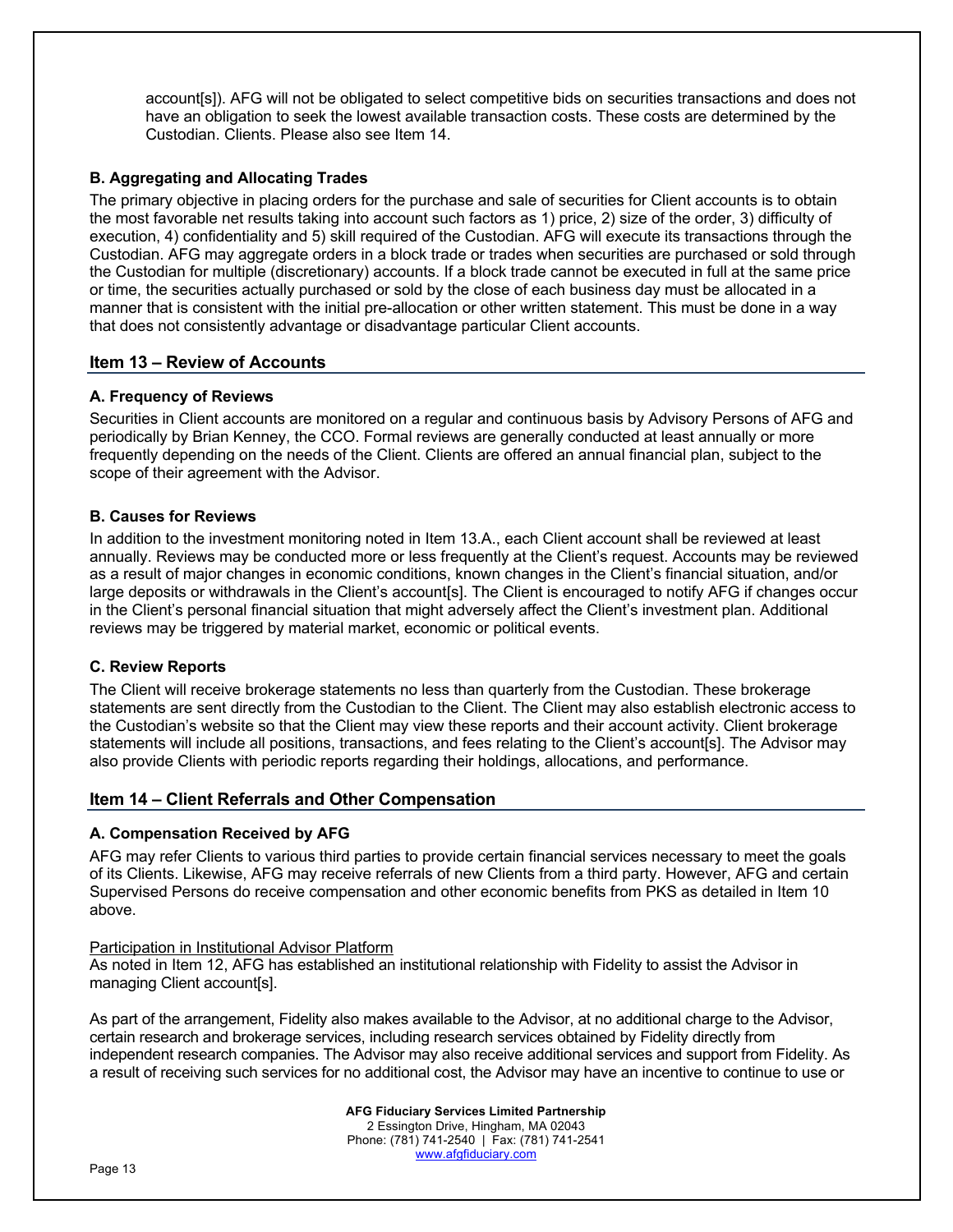expand the use of Fidelity's services. The Advisor examined this potential conflict of interest when it chose to enter into the relationship with Fidelity and has determined that the relationship is in the best interests of the Advisor's Clients and satisfies its Client obligations, including its duty to seek best execution. Please see Item 12 above.

The Advisor receives access to software and related support without cost because the Advisor renders investment management services to Clients that maintain assets at Fidelity. The software and related systems support may benefit the Advisor, but not its Clients directly. In fulfilling its duties to its Clients, the Advisor endeavors at all times to put the interests of its Clients first. Clients should be aware, however, that the receipt of economic benefits from a Custodian creates a conflict of interest since these benefits may influence the Advisor's recommendation of this Custodian over one that does not furnish similar software, systems support, or services. In addition, Fidelity has provided the Advisor with financial support in the launch of the Advisor and reimbursements for various third-party service providers.

# **B. Client Referrals from Solicitors**

AFG compensates unaffiliated third-parties (each a "Solicitor") for Client referrals. Referral arrangements are made in accordance with the requirements of Rule 206(4)-3 of the Investment Advisers Act of 1940. Clients will not pay a higher fee to AFG as a result of such payments to a Solicitor. The Advisor shall enter into an agreement with the Solicitor, which requires that full disclosure of the compensation and other conflicts is provided to the prospective client prior to or at the time of entering into an agreement with AFG.

# **Item 15 – Custody**

AFG does not accept or maintain custody of any Client accounts, except for the authorized deduction of the Advisor's fee. All Clients must place their assets with a "qualified custodian." Clients are required to engage the Custodian to retain their funds and securities and direct AFG to utilize the Custodian for the Client's security transactions. AFG encourages Clients to review statements provided by the Custodian. For more information about custodians and brokerage practices, see Item 12 – Brokerage Practices.

If the Client gives the Advisor authority to move money from one account to another account, the Advisor may have custody of those assets. In order to avoid additional regulatory requirements, the Custodian and the Advisor have adopted safeguards to ensure that the money movements are completed in accordance with the Client's instructions.

# **Item 16 – Investment Discretion**

AFG generally has discretion over the selection and amount of securities to be bought or sold in Client accounts without obtaining prior consent or approval from the Client. However, these purchases or sales may be subject to specified investment objectives, guidelines, or limitations previously set forth by the Client and agreed to by AFG. Discretionary authority will only be authorized upon full disclosure to the Client. The granting of such authority will be evidenced by the Client's execution of an Investment Advisory Agreement containing all applicable limitations to such authority. All discretionary trades made by AFG will be in accordance with each Client's investment objectives and goals

# **Item 17 – Voting Client Securities**

AFG does not accept proxy-voting responsibility for any Client. Clients will receive proxy statements directly from the Custodian. The Advisor will assist in answering questions relating to proxies, however, the Client retains the sole responsibility for proxy decisions and voting.

# **Item 18 – Financial Information**

Neither AFG nor its management has any adverse financial situations that would reasonably impair the ability of AFG to meet all obligations to its Clients. Neither AFG nor any of its advisory persons have been subject to a bankruptcy or financial compromise. AFG is not required to deliver a balance sheet along with this Disclosure Brochure as the Advisor does not collect fees of \$1,200 or more for services to be performed six months or more in advance.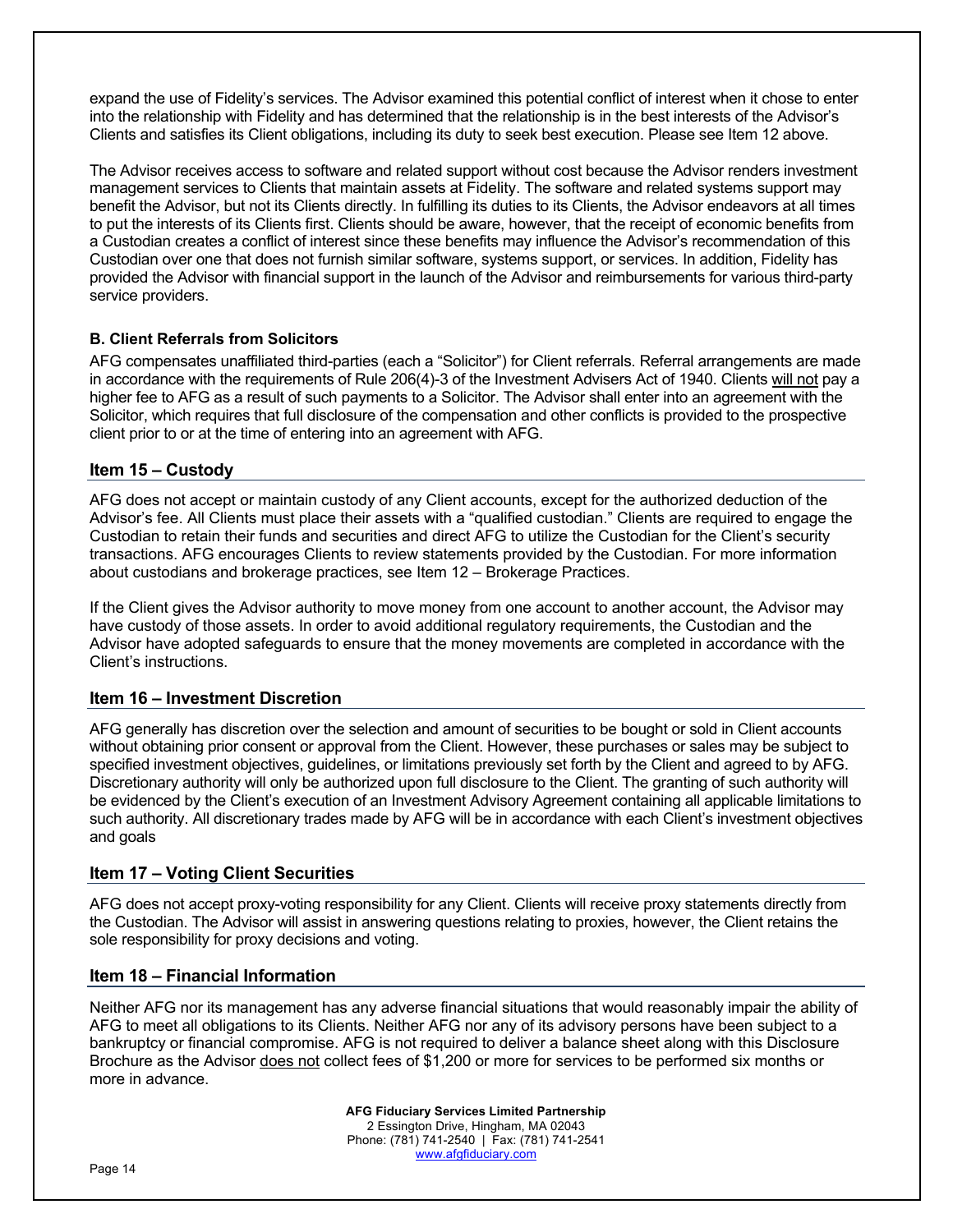

# **AFG Fiduciary Services Limited Partnership**

# **Form ADV Part 2A – Appendix 1 ("Wrap Fee Program Brochure")**

# **Effective: February 9, 2022**

This Form ADV2A – Appendix 1 ("Wrap Fee Program Brochure") provides information about the qualifications and business practices for AFG Fiduciary Services Limited Partnership ("AFG" or the "Advisor") services when offering services pursuant to a wrap program. This Wrap Fee Program Brochure shall always be accompanied by the AFG Disclosure Brochure, which provides complete details on the business practices of the Advisor. If you did not receive the complete AFG Disclosure Brochure or you have any questions about the contents of this Wrap Fee Program Brochure or the AFG Disclosure Brochure, please contact the Advisor at (781) 741-2540.

AFG is a registered investment advisor with the U.S. Securities and Exchange Commission ("SEC"). The information in this Wrap Fee Program Brochure has not been approved or verified by the SEC or by any state securities authority. Registration of an investment advisor does not imply any specific level of skill or training. This Wrap Fee Program Brochure provides information about AFG to assist you in determining whether to retain the Advisor.

Additional information about AFG and its advisory persons is available on the SEC's website at www.adviserinfo.sec.gov by searching for the Advisor's firm name or CRD# 309943.

> **AFG Fiduciary Services Limited Partnership** 2 Essington Drive, Hingham, MA 02043 Phone: (781) 741-2540 | Fax: (781) 741-2541 www.afgfiduciary.com

Page 15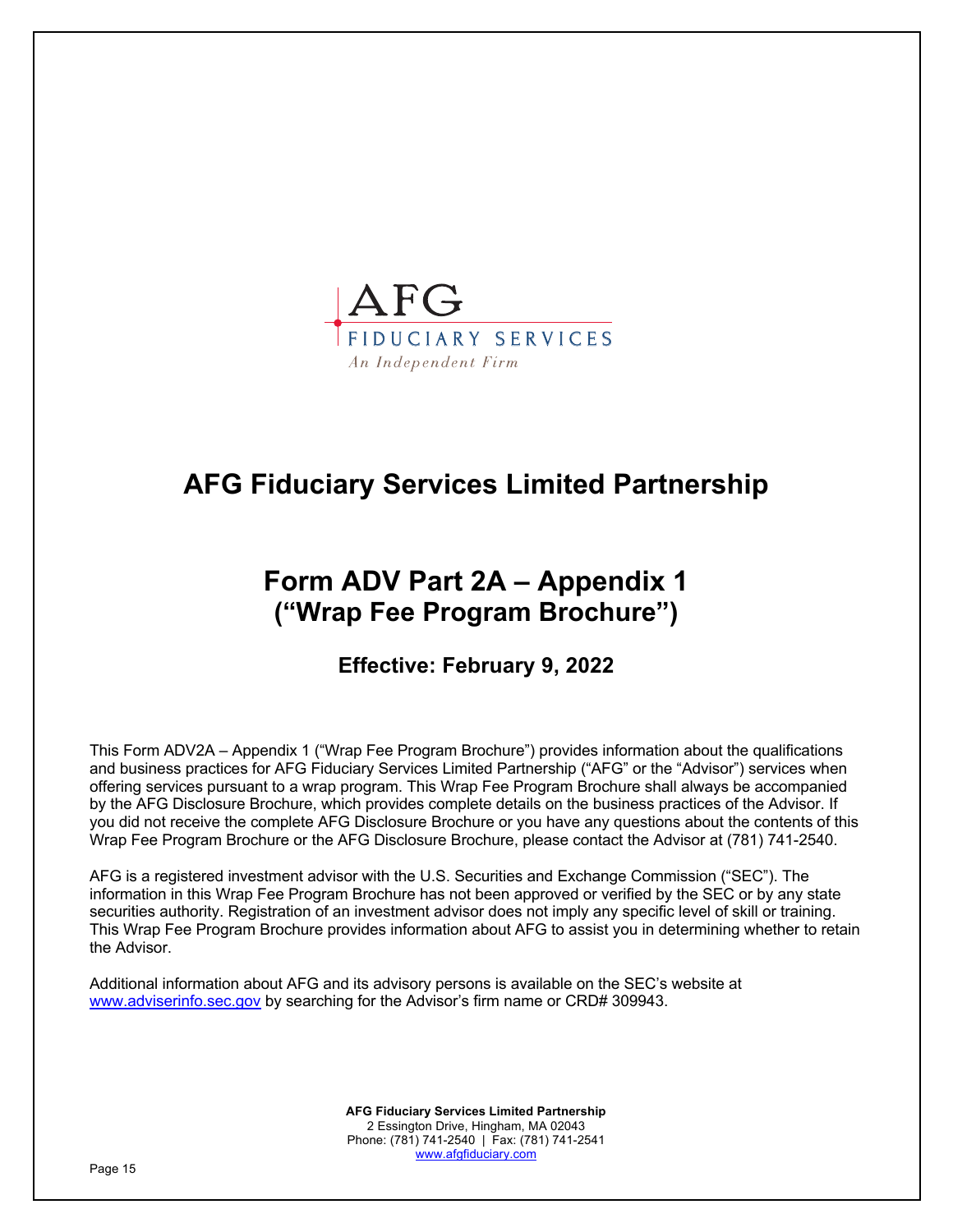# **Item 2 – Material Changes**

Form ADV 2A – Appendix 1 provides information about a variety of topics relating to an Advisor's business practices and conflicts of interest. In particular, this Wrap Fee Program Brochure discusses the Wrap Fee Program offering of the Advisor.

#### Material Changes

AFG's Wrap Fee Progam is a new offering of the Advisor. This is the initial filing of the Wrap Fee Program Brochure.

### Future Changes

From time to time, we may amend this Wrap Fee Program Brochure to reflect changes in our business practices, changes in regulations, and routine annual updates as required by the securities regulators. This complete Wrap Fee Program Brochure (along with the complete AFG Disclosure Brochure) or a Summary of Material Changes shall be provided to each Client annually and if a material change occurs in the business practices of AFG.

At any time, you may view this Wrap Fee Program Brochure and the current Disclosure Brochure online at the SEC's Investment Adviser Public Disclosure website at www.adviserinfo.sec.gov by searching for the Advisor's firm name or CRD# 309943. You may also request a copy of this Disclosure Brochure at any time by contacting the Advisor at (781) 741-2540.

# **Item 3 – Table of Contents**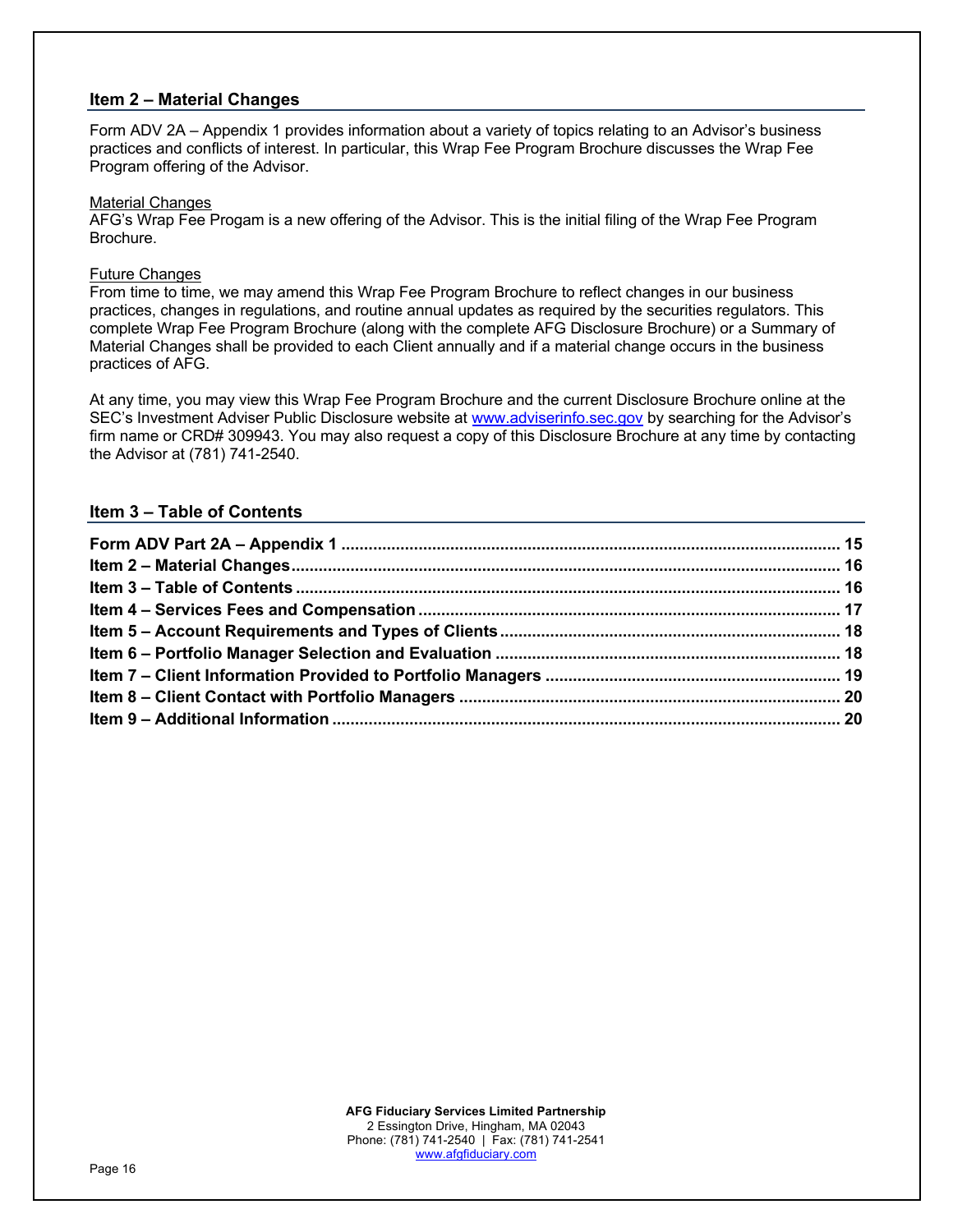# **Item 4 – Services Fees and Compensation**

# **A. Services**

AFG Fiduciary Services Limited Partnership ("AFG," or the "Advisor") provides customized investment advisory services for its Clients. This Wrap Fee Program Brochure is provided as a supplement to the AFG Disclosure Brochure (Form ADV 2A). This Wrap Fee Program Brochure is provided along with the complete Disclosure Brochure to provide full details of the business practices and fees when selecting AFG as your investment advisor.

As part of the wealth management fees noted in Item 5 of the Disclosure Brochure, AFG includes normal securities transaction fees, custody fees, commission fees, administrative fees, third party service fees, and other investment costs (herein "Covered Costs') as part of the overall investment advisory fee. Securities regulations often refer to this combined fee structure as a "Wrap Fee Program." The Advisor's recommended Custodian does not charge securities transaction fees for exchange-traded funds ("ETFs") and equity trades in Client accounts but typically charges for mutual funds and other types of investments. The Advisor sponsors AFG Wrap Fee Program.

The primary purpose of this Wrap Fee Program Brochure is to provide additional disclosure relating to the combination of securities transaction fees into the single "bundled" wealth management fee. This Wrap Fee Program Brochure references back to the AFG Disclosure Brochure in which this Wrap Fee Program Brochure serves as an Appendix. **Please see Item 4 – Advisory Services of the Disclosure Brochure for details on AFG's investment philosophy and related services.**

# **B. Program Costs**

Advisory services provided by AFG are offered in a wrap fee structure whereby Covered Costs are included in the overall wealth management fee paid to AFG. As the level of activity in a Client's account[s] may vary from year to year, the annual cost to the Client may be more or less than engaging for advisory services where the Covered Costs are borne separately by the Client. The cost of the Wrap Fee Program varies depending on services to be provided to each Client; however, the Client is not charged more if there is higher trading activity or other Covered Costs. A Wrap Fee structure presents a conflict of interest as the Advisor is incentivized to limit the number of trades placed in the Client's account[s] or to utilize securities that do not have transaction fees. As noted above, the Advisor's recommended Custodian does not charge securities transaction fees for ETFs and equity trades in Client accounts but typically charges for mutual funds and other types of investments. As such, the Advisor is incentivized to utilize ETFs and other equity securities to limit the overall cost to the Advisor. The Advisor will only place Client assets into a Wrap Fee Program when it is believed to be in the Client's best interest. **Please see Item 5 – Fees and Compensation of the Disclosure Brochure for complete details on fees.**

#### **C. Fees**

#### Wealth Management Services

Wealth management fees are paid monthly, in advance of each month, pursuant to the terms of the wealth management agreement. Wealth management fees are based on the market value of assets under management at the end of the prior month. Wealth management fees range from 0.50% to 1.50% annually based on several factors, including the scope and complexity of the services to be provided, the level of assets to be managed, and the overall relationship with the Advisor. Relationships with multiple objectives, specific reporting requirements, portfolio restrictions, and other complexities may be charged a higher fee.

The wealth management fee in the first month of service is prorated from the inception date of the account[s] to the end of the first month. Fees may be negotiable at the sole discretion of the Advisor. The Client's fees will take into consideration the aggregate assets under management with the Advisor. All securities held in accounts managed by AFG will be independently valued by the Custodian. AFG will conduct periodic reviews of the Custodian's valuations.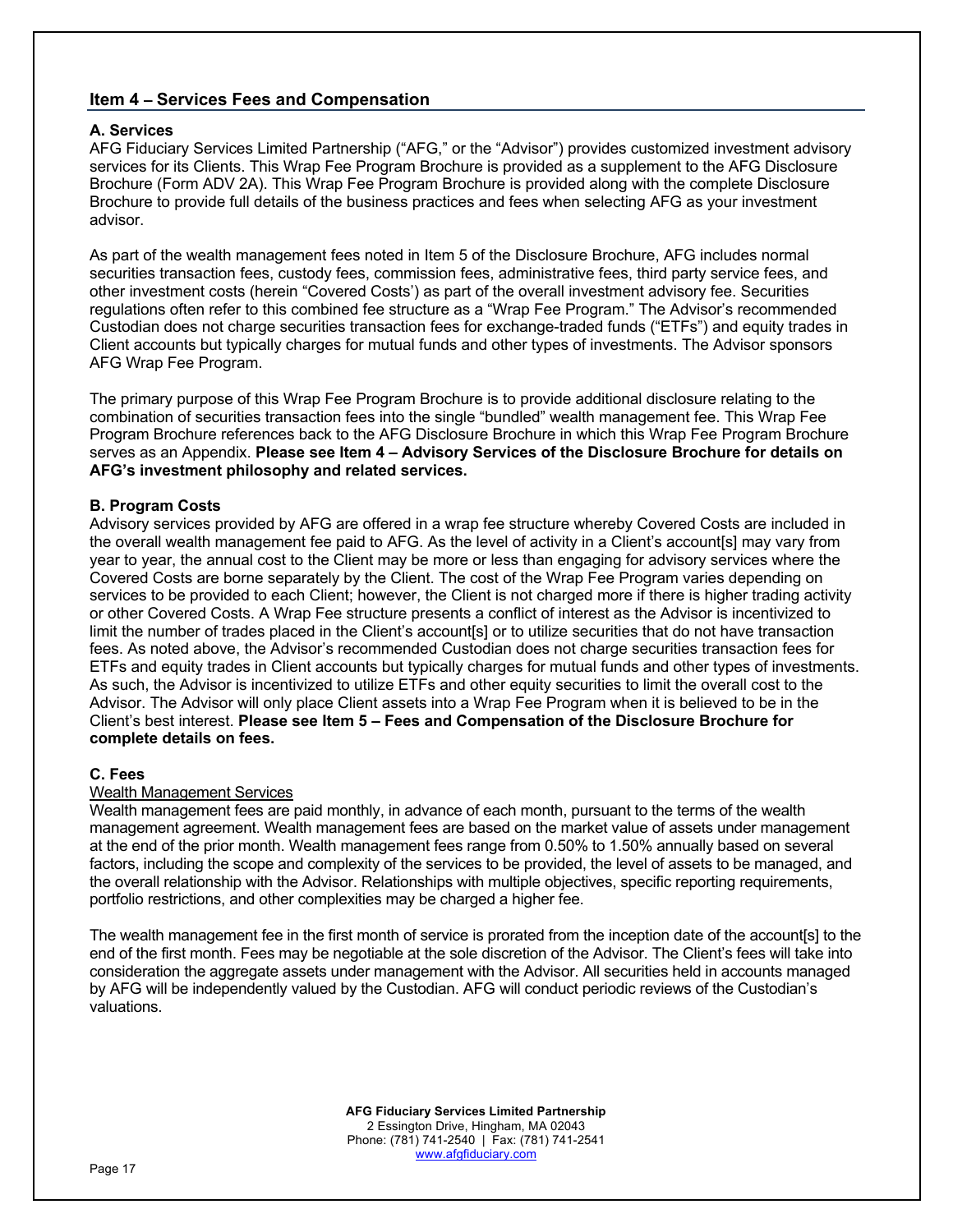As noted above, the Wrap Fee Program includes Covered Costs incurred in connection with the discretionary investment management services provided by AFG as part of its overall wealth management fee.

Clients may incur certain fees or charges imposed by third parties in connection with investments made on behalf of the Client's account[s]. Under this Wrap Fee Program, AFG includes securities transaction costs as part of its overall investment advisory fee.

In addition, all fees paid to AFG for wealth management services or part of the Wrap Fee Program are separate and distinct from the expenses charged by mutual funds and ETFs to their shareholders, if applicable. These fees and expenses are described in each fund's prospectus. These fees and expenses will generally be used to pay management fees for the funds, other fund expenses, account administration (e.g., custody, brokerage, and account reporting), and a possible distribution fee. Securities transaction fees for Client-directed trades will be charged back to the Client. In connection with the discretionary investment management services provided by AFG, the Client will incur other costs assessed by the Custodian or other third parties other than the Covered Costs noted above, such as wire transfer fees, fees for trades executed away from the Custodian, and other fees. The Advisor does not control nor share in these fees. The Client should review both the fees charged by the fund[s] and the fees charged by AFG to fully understand the total fees to be paid. Please see Item 5.C. – Other Fees and Expenses in the Disclosure Brochure (included with this Wrap Fee Program

# **D. Compensation**

AFG is the sponsor and portfolio manager of this Wrap Fee Program. AFG receives wealth management fees paid by Clients for participating in the Wrap Fee Program and pays the Custodian for the costs associated with the normal trading activity in the Client's account[s].

# **Item 5 – Account Requirements and Types of Clients**

AFG offers investment advisory services to individuals, high net worth individuals, families, trusts, estates, businesses, and retirement plans. AFG generally does not impose a minimum account size for establishing a relationship. Please see Item 7 – Types of Clients in the Disclosure Brochure for additional information.

# **Item 6 – Portfolio Manager Selection and Evaluation**

#### **Portfolio Manager Selection**

AFG serves as sponsor and as portfolio manager for the services under this Wrap Fee Program.

#### **Related Persons**

AFG personnel serve as portfolio managers for this Wrap Fee Program. AFG does not serve as a portfolio manager for any third-party Wrap Fee Programs.

#### **Performance-Based Fees**

AFG does not charge performance-based fees for its investment advisory services. The fees charged by AFG are as described in Item 5 above and are not based upon the capital appreciation of the funds or securities held by any Client. AFG does not manage any proprietary investment funds or limited partnerships (for example, a mutual fund or a hedge fund) and has no financial incentive to recommend any particular investment options to its Clients.

#### **Supervised Persons**

AFG Advisory Persons serve as portfolio managers for all accounts, including the services described in this Wrap Fee Program Brochure. Details of the advisory services provided are included in Item 4.A. of the Disclosure Brochure.

#### **Methods of Analysis**

Please see Item 8 of the Disclosure Brochure (included with this Wrap Fee Program Brochure) for details on the research and analysis methods employed by the Advisor.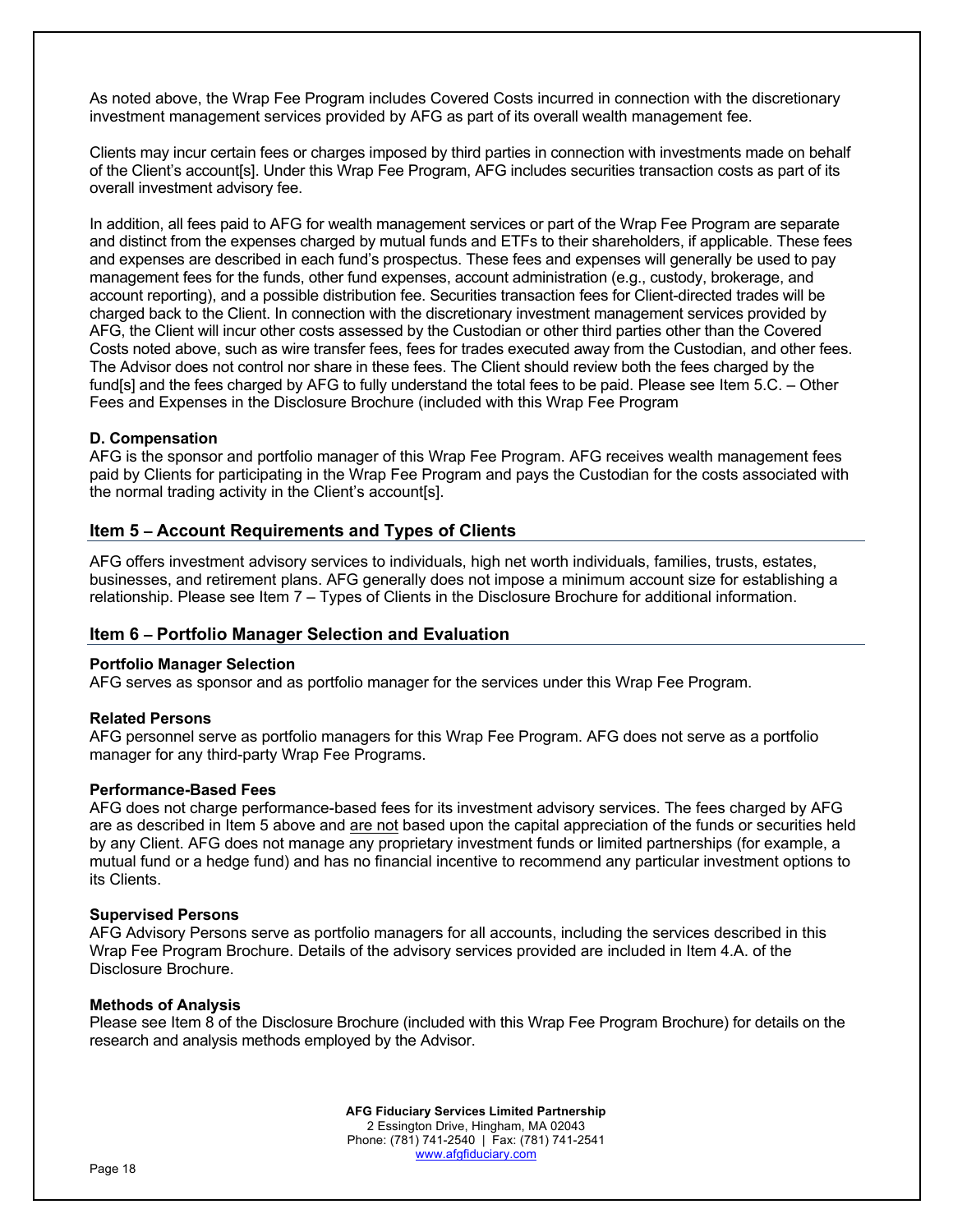#### **Risk of Loss**

Investing in securities involves certain investment risks. Securities may fluctuate in value or lose value. Clients should be prepared to bear the potential risk of loss. AFG will assist Clients in determining an appropriate strategy based on their tolerance for risk and other factors noted above. However, there is no guarantee that a Client will meet their investment goals.

While the methods of analysis help the Advisor in evaluating a potential investment, it does not guarantee that the investment will increase in value. Assets meeting the investment criteria utilized in these methods of analysis may lose value and may have negative investment performance. The Advisor monitors these economic indicators to determine if adjustments to strategic allocations are appropriate. More details on the Advisor's review process are included below in Item 13 – Review of Accounts.

Each Client engagement will entail a review of the Client's investment goals, financial situation, time horizon, tolerance for risk, and other factors to develop an appropriate strategy for managing a Client's account. Client participation in this process, including full and accurate disclosure of requested information, is essential for the analysis of a Client's account[s]. The Advisor shall rely on financial and other information provided by the Client or their designees without the duty or obligation to validate the accuracy and completeness of the provided information. It is the responsibility of the Client to inform the Advisor of any changes in financial condition, goals, or other factors that may affect this analysis.

The risks associated with a particular strategy are provided to each Client in advance of investing Client accounts. The Advisor will work with each Client to determine their tolerance for risk as part of the portfolio construction process. Following are some of the risks associated with the Advisor's investment approach:

#### Market Risks

The value of a Client's holdings may fluctuate in response to events specific to companies or markets, as well as economic, political, or social events in the U.S. and abroad. This risk is linked to the performance of the overall financial markets.

# Mutual Fund Risks

The performance of mutual funds is subject to market risk, including the possible loss of principal. The price of the mutual funds will fluctuate with the value of the underlying securities that make up the funds. The price of a mutual fund is typically set daily therefore, a mutual fund purchased at one point in the day will typically have the same price as a mutual fund purchased later that same day.

#### Margin Borrowings

The use of short-term margin borrowings may result in certain additional risks to a Client. For example, if securities pledged to brokers to secure a Client's margin accounts decline in value, the Client could be subject to a "margin call" pursuant to which it must either deposit additional funds with the broker or be the subject of mandatory liquidation of the pledged securities to compensate for the decline in value.

### **Past performance is not a guarantee of future returns. Investing in securities and other investments involves a risk of loss that each Client should understand and be willing to bear. Clients are reminded to discuss these risks with the Advisor.**

#### **Proxy Voting**

AFG does not accept proxy-voting responsibility for any Client. Clients will receive proxy statements directly from the Custodian. The Advisor will assist in answering questions relating to proxies, however, the Client retains the sole responsibility for proxy decisions and voting.

# **Item 7 – Client Information Provided to Portfolio Managers**

AFG is the sponsor and sole portfolio manager for the Program. The Advisor does not share Client information with other portfolio managers because it is the sole portfolio manager for this Wrap Fee Program. Please also see the AFG Privacy Policy (included after this Wrap Fee Program Brochure).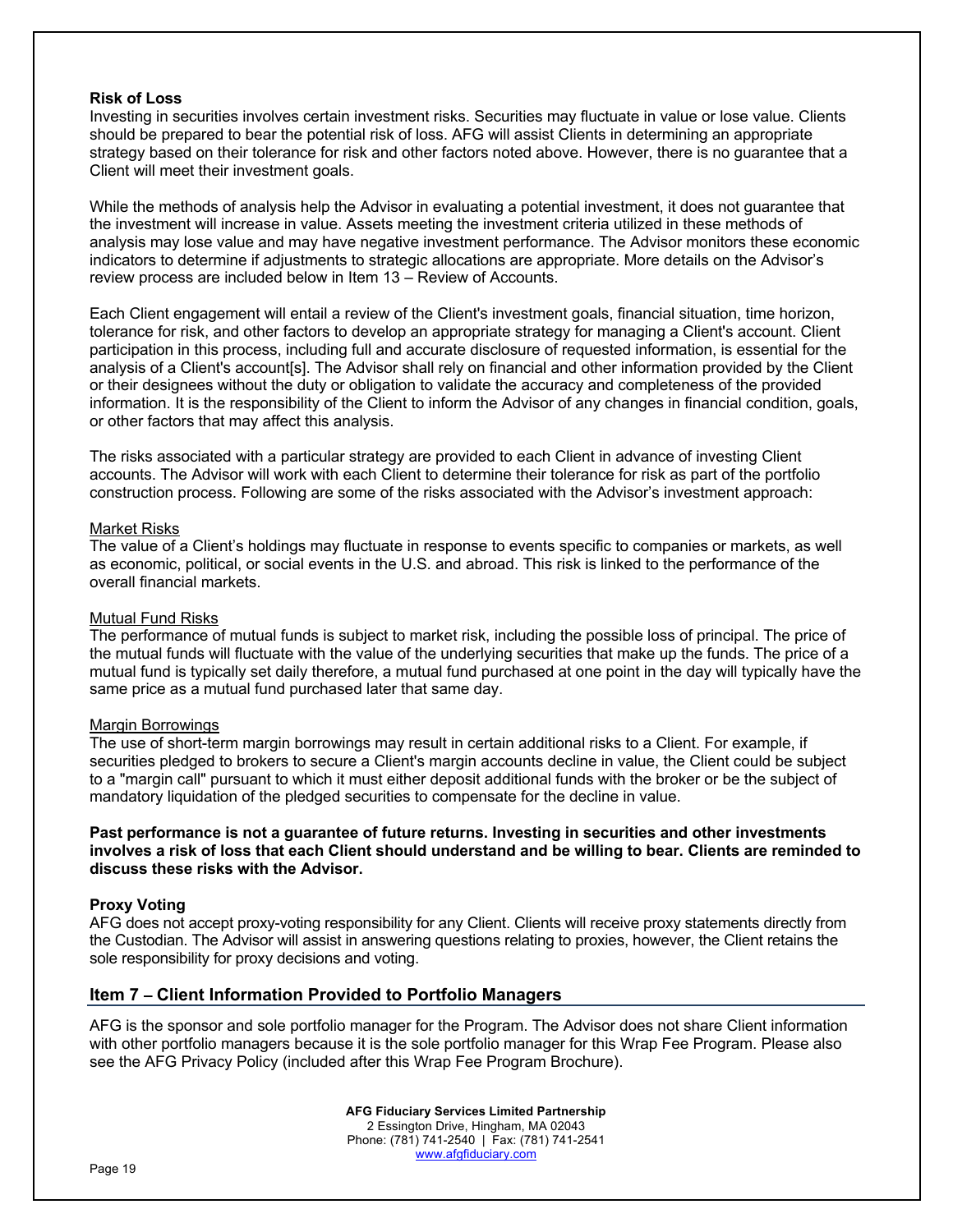# **Item 8 – Client Contact with Portfolio Managers**

AFG is a full-service investment management advisory firm. Clients always have direct access to the Portfolio Managers at AFG.

# **Item 9 – Additional Information**

# **A. Disciplinary Information and Other Financial Industry Activities and Affiliations**

**There are no legal, regulatory, or disciplinary events involving AFG or its owner.** AFG values the trust Clients place in the Advisor. The Advisor encourages Clients to perform the requisite due diligence on any advisor or service provider with whom the Client engages. The backgrounds of the Advisor and its Advisory Persons are available on the Investment Adviser Public Disclosure website at www.adviserinfo.sec.gov by searching with the Advisor's firm name or CRD# 309943.

Please see Item 9 of the AFG Disclosure Brochure as well as Item 3 of each Advisory Person's Brochure Supplement (included with this Wrap Fee Program Brochure) for additional information on how to research the background of the Advisor and its Advisory Persons.

# **Other Financial Activities and Affiliations**

# Broker-Dealer Affiliation

Advisory Persons are also Registered Representatives of PKS conducting business under the name AFG. In one's separate capacity as a Registered Representative, an Advisory Person will receive commissions for the implementation of recommendations for commissionable transactions. Clients are not obligated to implement any recommendation provided by an Advisory Person in their separate capacity. Neither AFG nor an Advisory Person will earn ongoing investment advisory fees in connection with any services implemented in one's separate capacity as a Registered Representative. Under supervision by PKS, PKS may have access to certain confidential information of the Client, including but not limited to financial information, investment objectives, transactions, and holdings information.

# Insurance Agency Affiliations

As noted in Item 5, certain Advisory Persons are also licensed insurance professionals. Implementations of insurance recommendations are separate and apart from one's role with the Advisor. As an insurance professional, an Advisory Person will receive customary commissions and other related revenues from the various insurance companies whose products are sold. Advisory Persons are not required to offer the products of any particular insurance company. Commissions generated by insurance sales do not offset regular advisory fees. This practice presents a conflict of interest in recommending certain products of the insurance companies. Clients are under no obligation to implement any recommendations made by An Advisory Person or the Advisor.

# **B. Code of Ethics, Review of Accounts, Client Referrals, and Financial Information**

AFG has implemented a Code of Ethics that defines our fiduciary commitment to each Client. This Code of Ethics applies to all persons subject to AFG's compliance program (our "Supervised Persons"). Complete details on the AFG Code of Ethics can be found under Item 11 – Code of Ethics, Participation in Client Transactions and Personal Trading in the Disclosure Brochure (included with this Wrap Fee Program Brochure).

# Review of Accounts

Investments in Client accounts are monitored on a regular and continuous basis by Advisory Persons of AFG under the supervision of the Chief Compliance Officer ("CCO"). Details of the review policies and practices are provided in Item 13 of the Form ADV Part 2A – Disclosure Brochure.

# **Other Compensation**

#### Participation in Institutional Advisor Platform

AFG will generally recommend that Clients establish their account[s] at Fidelity Clearing and Custody Solutions and related divisions and entities of Fidelity Investments, Inc., including National Financial Services, LLC and Fidelity Brokerage Services, LLC (collectively "Fidelity"), a FINRA-registered broker-dealer and member SIPC. Fidelity will serve as the Client's "qualified custodian." AFG maintains an institutional relationship with Fidelity, whereby the Advisor receives economic benefits from Fidelity.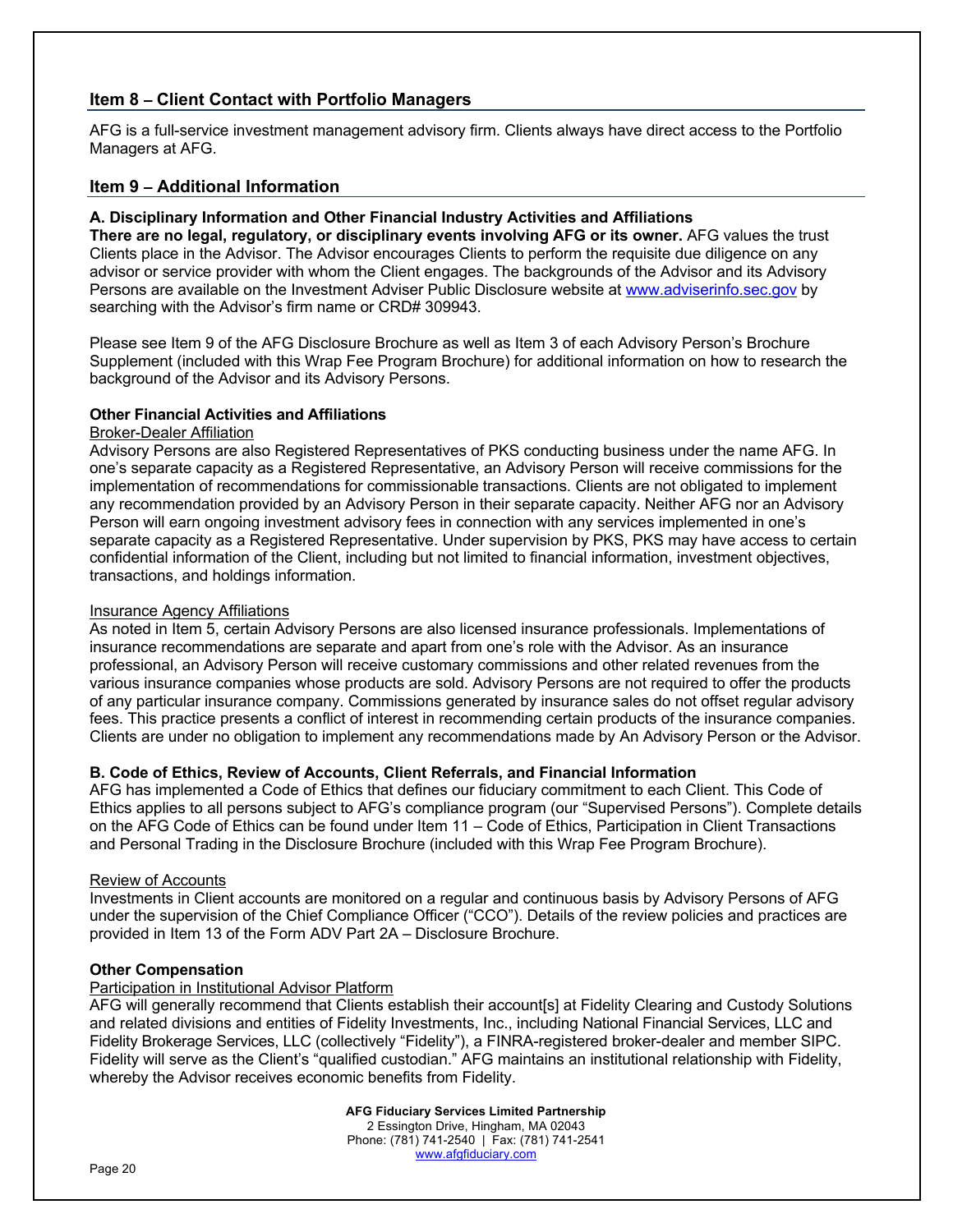AFG has established an institutional relationship with Fidelity to assist the Advisor in managing Client account[s]. Access to the Fidelity platform is provided at no charge to the Advisor. The Fidelity platform includes brokerage, custody, administrative support, record keeping, technology, and related services designed to support registered investment advisors like AFG in serving Clients. These services are intended to serve the best interests of the Advisor's Clients.

As part of the arrangement, Fidelity also makes available to the Advisor, at no additional charge to the Advisor, certain research and brokerage services, including research services obtained by Fidelity directly from independent research companies. The Advisor may also receive additional services and support from Fidelity. As a result of receiving such services for no additional cost, the Advisor may have an incentive to continue to use or expand the use of Fidelity's services. The Advisor examined this potential conflict of interest when it chose to enter into the relationship with Fidelity and has determined that the relationship is in the best interests of the Advisor's Clients and satisfies its Client obligations, including its duty to seek best execution. Please see Item 12 above.

The Advisor receives access to software and related support without cost because the Advisor renders investment management services to Clients that maintain assets at Fidelity. The software and related systems support may benefit the Advisor, but not its Clients directly. In fulfilling its duties to its Clients, the Advisor endeavors at all times to put the interests of its Clients first. Clients should be aware, however, that the receipt of economic benefits from a Custodian creates a conflict of interest since these benefits may influence the Advisor's recommendation of this Custodian over one that does not furnish similar software, systems support, or services. In addition, Fidelity has provided the Advisor with financial support in the launch of the Advisor and reimbursements for various third-party service providers.

# Client Referrals from Solicitors

AFG compensates unaffiliated third-parties (each a "Solicitor") for Client referrals. Referral arrangements are made in accordance with the requirements of Rule 206(4)-3 of the Investment Advisers Act of 1940. Clients will not pay a higher fee to AFG as a result of such payments to a Solicitor. The Advisor shall enter into an agreement with the Solicitor, which requires that full disclosure of the compensation and other conflicts is provided to the prospective client prior to or at the time of entering into an agreement with AFG.

#### Financial Information

Neither AFG nor its management has any adverse financial situations that would reasonably impair the ability of AFG to meet all obligations to its Clients. Neither AFG nor any of its advisory persons have been subject to a bankruptcy or financial compromise. AFG is not required to deliver a balance sheet along with this Disclosure Brochure as the Advisor does not collect fees of \$1,200 or more for services to be performed six months or more in advance.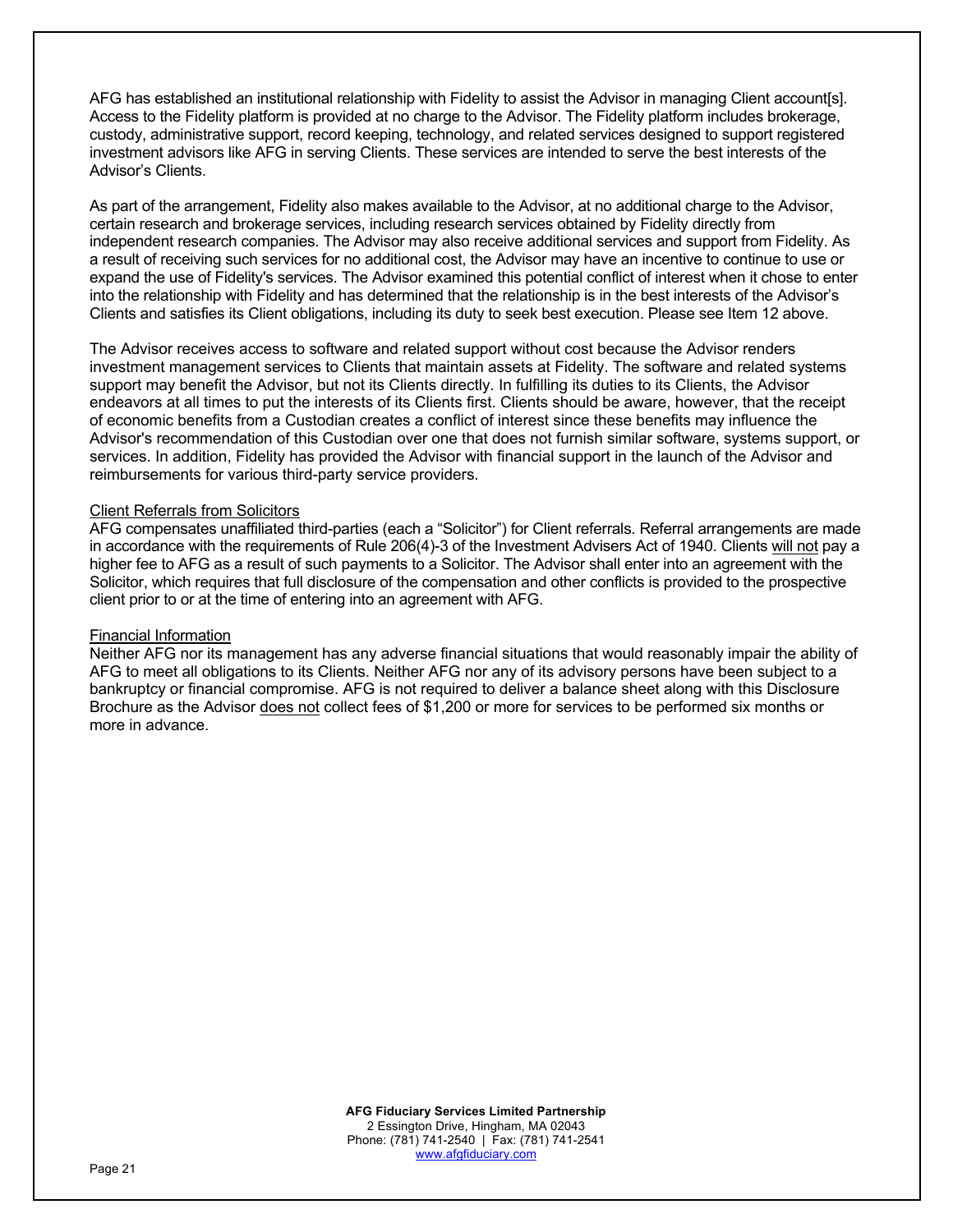

# **Form ADV Part 2B – Brochure Supplement**

**for**

**Brian M. Kenney Principal and Chief Compliance Officer**

**Effective: February 9, 2022**

This Form ADV 2B ("Brochure Supplement") provides information about the background and qualifications of Brian M. Kenney (CRD# 1694580) in addition to the information contained in the AFG Fiduciary Services Limited Partnership ("AFG" or the "Advisor," CRD# 309943) Disclosure Brochure. If you have not received a copy of the Disclosure Brochure or if you have any questions about the contents of the AFG Disclosure Brochure or this Brochure Supplement, please contact the Advisor at (781) 741-2540.

Additional information about Mr. Kenney is available on the SEC's Investment Adviser Public Disclosure website at www.adviserinfo.sec.gov by searching with his full name or individual CRD# 1694580.

> **AFG Fiduciary Services Limited Partnership** 2 Essington Drive, Hingham, MA 02043 Phone: (781) 741-2540 | Fax: (781) 741-2541 www.afgfiduciary.com

Page 22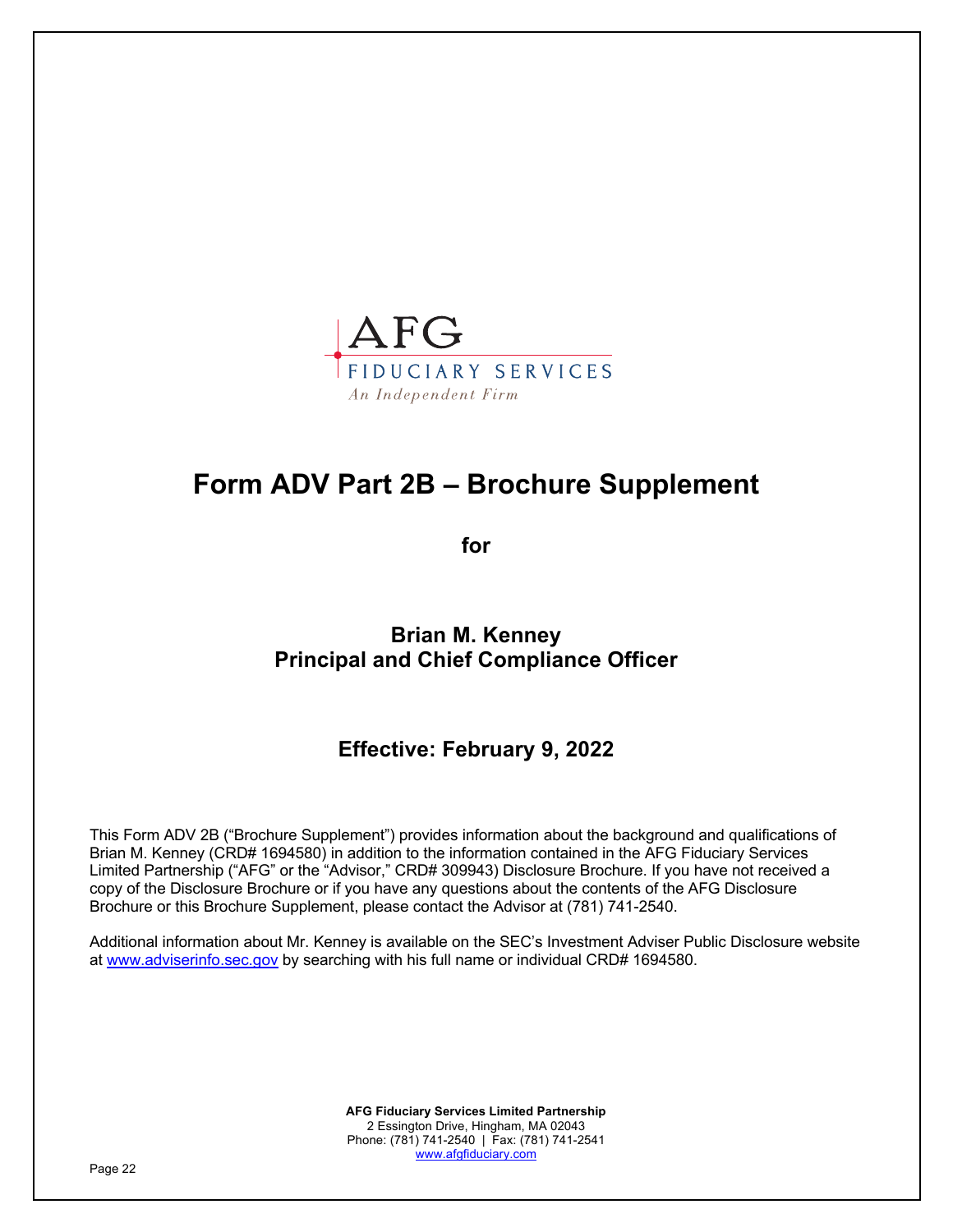# **Item 2 – Educational Background and Business Experience**

Brian M. Kenney, born in 1964, is dedicated to advising Clients of AFG as its Principal and Chief Compliance Officer. Mr. Kenney earned a Bachelor of Arts degree in Economics from the University of Connecticut in 1986. Additional information regarding Mr. Kenney's employment history is included below.

#### **Employment History:**

| Principal, AFG Fiduciary Services Limited Partnership                                                             | 12/2020 to Present |
|-------------------------------------------------------------------------------------------------------------------|--------------------|
| Registered Representative, Purshe Kaplan Sterling Investments, Inc.                                               | 12/2020 to Present |
| Financial Advisor, Wells Fargo Advisors Financial Network, LLC                                                    | 10/2015 to 12/2020 |
| Financial Advisor, Raymond James Financial Services Advisors, Inc., and<br>Raymond James Financial Services, Inc. | 07/2009 to 10/2015 |

# **Item 3 – Disciplinary Information**

*There are no legal, civil, or disciplinary events to disclose regarding Mr. Kenney.* Mr. Kenney has never been involved in any regulatory, civil, or criminal action. There have been no client complaints, lawsuits, arbitration claims, or administrative proceedings against Mr. Kenney.

Securities laws require an advisor to disclose any instances where the advisor or its advisory persons have been found liable in a legal, regulatory, civil, or arbitration matter that alleges violation of securities and other statutes; fraud; false statements or omissions; theft, embezzlement, or wrongful taking of property; bribery, forgery, counterfeiting, or extortion; and/or dishonest, unfair, or unethical practices. *As previously noted, there are no legal, civil, or disciplinary events to disclose regarding Mr. Kenney.*

However, the Advisor encourages you to independently view the background of Mr. Kenney on the Investment Adviser Public Disclosure website at www.adviserinfo.sec.gov by searching with his full name or individual CRD# 1694580.

# **Item 4 – Other Business Activities**

#### Broker-Dealer Affiliation

Mr. Kenney is also a Registered Representative of Purshe Kaplan Sterling Investments, Inc. ("PKS"). PKS is a registered broker-dealer (CRD# 35747), member FINRA, SIPC. In Mr. Kenney's separate capacity as a Registered Representative, Mr. Kenney will receive commissions for the implementation of recommendations for commissionable transactions. Clients are not obligated to implement any recommendation provided by Mr. Kenney. Neither the Advisor nor Mr. Kenney will earn ongoing investment advisory fees in connection with any products or services implemented in Mr. Kenney's separate capacity as a Registered Representative. Mr. Kenney spends less than 10% of his time per month in his role as a Registered Representative of PKS.

#### Insurance Agency Affiliations

Mr. Kenney is also a licensed insurance professional. Implementations of insurance recommendations are separate and apart from Mr. Kenney's role with AFG. As an insurance professional, Mr. Kenney will receive customary commissions and other related revenues from the various insurance companies whose products are sold. Mr. Kenney is not required to offer the products of any particular insurance company. Commissions generated by insurance sales do not offset regular advisory fees. This practice presents a conflict of interest in recommending certain products of the insurance companies. Clients are under no obligation to implement any recommendations made by Mr. Kenney or the Advisor. Mr. Kenney spends less than 10% of his time per month in this capacity.

# **Item 5 – Additional Compensation**

Mr. Kenney has additional business activities where compensation is received that are detailed in Item 4 above.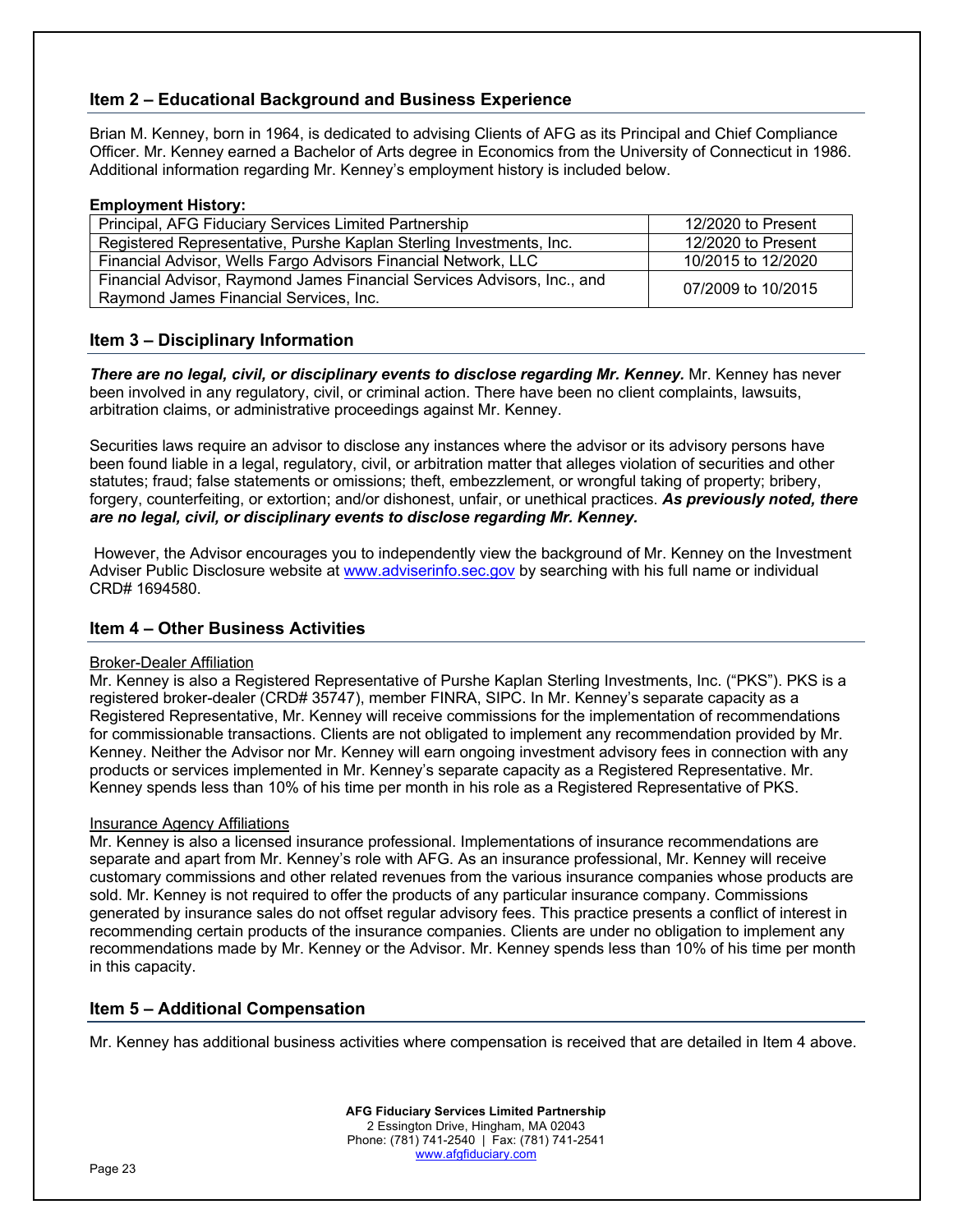# **Item 6 – Supervision**

Mr. Kenney serves as the Principal and Chief Compliance Officer of AFG. Mr. Kenney can be reached at (781) 741-2540.

AFG has implemented a Code of Ethics, an internal compliance document that guides each Supervised Person in meeting their fiduciary obligations to Clients of AFG. Further, AFG is subject to regulatory oversight by various agencies. These agencies require registration by AFG and its Supervised Persons. As a registered entity, AFG is subject to examinations by regulators, which may be announced or unannounced. AFG is required to periodically update the information provided to these agencies and to provide various reports regarding the business activities and assets of the Advisor.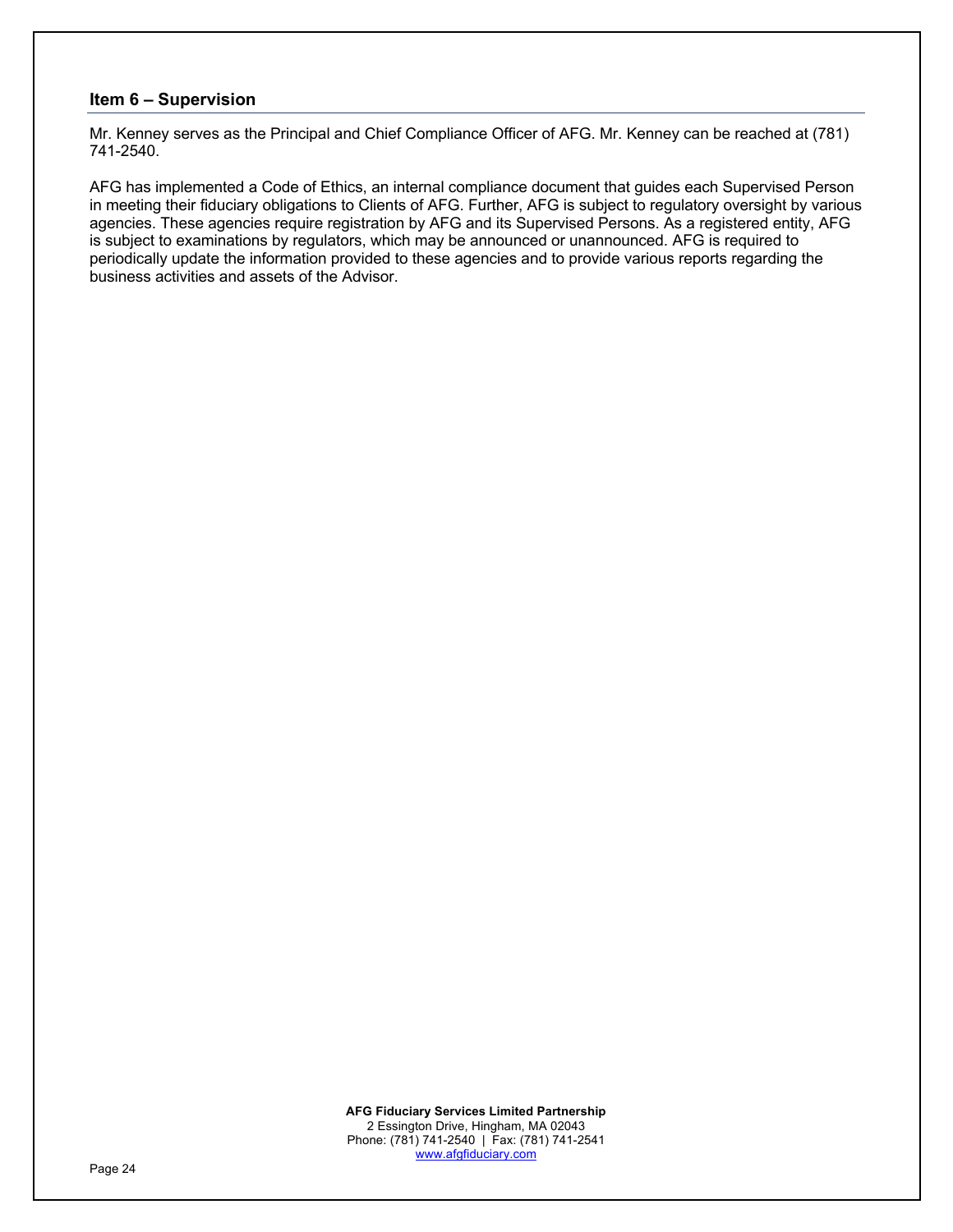

# **Form ADV Part 2B – Brochure Supplement**

**for**

**Joseph W. McCarthy, CFP® Financial Advisor**

**Effective: February 9, 2022**

This Form ADV 2B ("Brochure Supplement") provides information about the background and qualifications of Joseph W. McCarthy (CRD# 1017415) in addition to the information contained in the AFG Fiduciary Services Limited Partnership ("AFG" or the "Advisor," CRD# 309943) Disclosure Brochure. If you have not received a copy of the Disclosure Brochure or if you have any questions about the contents of the AFG Disclosure Brochure or this Brochure Supplement, please contact the Advisor at (781) 741-2540.

Additional information about Mr. McCarthy is available on the SEC's Investment Adviser Public Disclosure website at www.adviserinfo.sec.gov by searching with his full name or individual CRD# 1017415.

> **AFG Fiduciary Services Limited Partnership** 2 Essington Drive, Hingham, MA 02043 Phone: (781) 741-2540 | Fax: (781) 741-2541 www.afgfiduciary.com

Page 25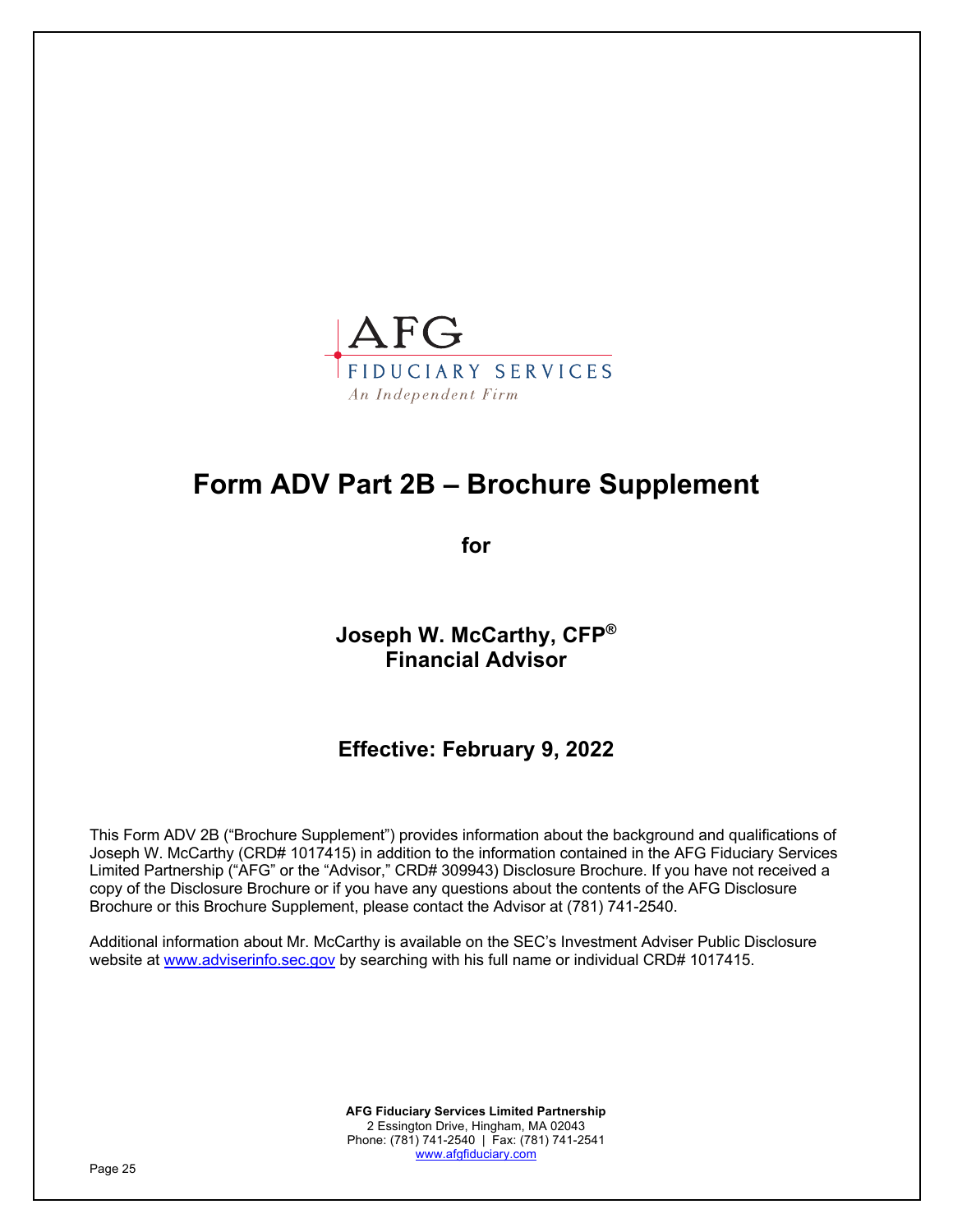# **Item 2 – Educational Background and Business Experience**

Joseph W. McCarthy, born in 1958, is dedicated to advising Clients of AFG as a Financial Advisor. Mr. McCarthy earned a Bachelor of Arts from Stonehill College in 1981. Additional information regarding Mr. McCarthy's employment history is included below.

### **Employment History:**

| Financial Advisor, AFG Fiduciary Services Limited Partnership                                                    | 12/2020 to Present |
|------------------------------------------------------------------------------------------------------------------|--------------------|
| Registered Representative, Purshe Kaplan Sterling Investments, Inc.                                              | 12/2020 to Present |
| Financial Advisor, Wells Fargo Advisors Financial Network, LLC                                                   | 10/2015 to 12/2020 |
| Financial Advisor, Raymond James Financial Services Advisors, Inc., and<br>Raymond James Financial Services, Inc | 10/2010 to 10/2015 |

# Certified Financial Planner™ ("CFP®")

The Certified Financial Planner™, CFP®, and federally registered CFP® (with flame design) marks (collectively, the "CFP® marks") are professional certification marks granted in the United States by Certified Financial Planner™ Board of Standards, Inc. ("CFP® Board").

The CFP® certification is a voluntary certification; no federal or state law or regulation requires financial planners to hold CFP® certification. It is recognized in the United States and a number of other countries for its (1) high standard of professional education, (2) stringent code of conduct and standards of practice, and (3) ethical requirements that govern professional engagements with clients. Currently, more than 92,000 individuals have obtained CFP® certification in the United States.

To attain the right to use the CFP® marks, an individual must satisfactorily fulfill the following requirements:

- *Education* Complete an advanced college-level course of study addressing the financial planning subject areas that CFP® Board's studies have determined as necessary for the competent and professional delivery of financial planning services and attain a Bachelor's Degree from a regionally accredited United States college or university (or its equivalent from a foreign university). The CFP<sup>®</sup> Board's financial planning subject areas include insurance planning and risk management, employee benefits planning, investment planning, income tax planning, retirement planning, and estate planning;
- *Examination* Pass the comprehensive CFP® Certification Examination. The examination includes case studies and client scenarios designed to test one's ability to correctly diagnose financial planning issues and apply one's knowledge of financial planning to real-world circumstances;
- *Experience* Complete at least three years of full-time financial planning-related experience (or the equivalent, measured as 2,000 hours per year); and
- *Ethics* Agree to be bound by CFP® Board's *Standards of Professional Conduct*, a set of documents outlining the ethical and practice standards for CFP® professionals.

Individuals who become certified must complete the following ongoing education and ethics requirements in order to maintain the right to continue to use the CFP<sup>®</sup> marks:

- *Continuing Education* Complete 30 hours of continuing education hours every two years, including two hours on the *Code of Ethics* and other parts of the *Standards of Professional Conduct*, to maintain competence and keep up with developments in the financial planning field; and
- *Ethics* Renew an agreement to be bound by the *Standards of Professional Conduct.* The *Standards* prominently require that CFP® professionals provide financial planning services at a fiduciary standard of care. This means CFP® professionals must provide financial planning services in the best interests of their clients.

 $CFP<sup>®</sup>$  professionals who fail to comply with the above standards and requirements may be subject to the  $CFP<sup>®</sup>$ Board's enforcement process, which could result in suspension or permanent revocation of their CFP®.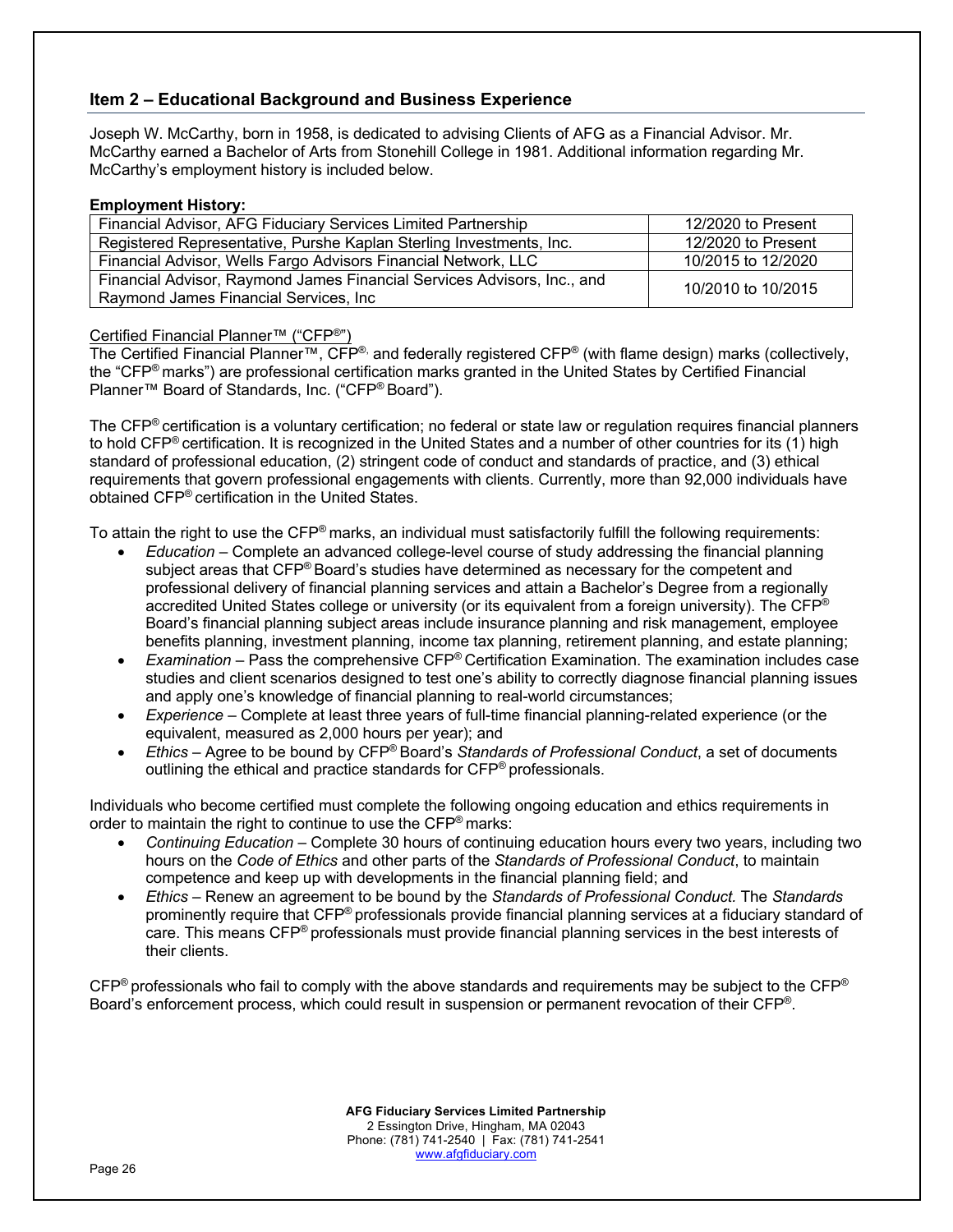# **Item 3 – Disciplinary Information**

Securities laws require an advisor to disclose any instances where the advisor or its advisory persons have been found liable in a legal, regulatory, civil, or arbitration matter that alleges violation of securities and other statutes; fraud; false statements or omissions; theft, embezzlement, or wrongful taking of property; bribery, forgery, counterfeiting, or extortion; and/or dishonest, unfair, or unethical practices. *There are no legal, civil, or disciplinary events requiring disclosure regarding Mr. McCarthy.*

However, the Advisor encourages you to independently view the background of Mr. McCarthy on the Investment Adviser Public Disclosure website at www.adviserinfo.sec.gov by searching with his full name or individual CRD# 1017415.

# **Item 4 – Other Business Activities**

#### Broker-Dealer Affiliation

Mr. McCarthy is also a Registered Representative of Purshe Kaplan Sterling Investments, Inc. ("PKS"). PKS is a registered broker-dealer (CRD# 35747), member FINRA, SIPC. In Mr. McCarthy's separate capacity as a Registered Representative, Mr. McCarthy will receive commissions for the implementation of recommendations for commissionable transactions. Clients are not obligated to implement any recommendation provided by Mr. McCarthy. Neither the Advisor nor Mr. McCarthy will earn ongoing investment advisory fees in connection with any products or services implemented in Mr. McCarthy's separate capacity as a Registered Representative. Mr. McCarthy spends approximately 10% of his time per month in his role as a Registered Representative of PKS.

#### Insurance Agency Affiliations

Mr. McCarthy is also a licensed insurance professional. Implementations of insurance recommendations are separate and apart from Mr. McCarthy's role with AFG. As an insurance professional, Mr. McCarthy will receive customary commissions and other related revenues from the various insurance companies whose products are sold. Mr. McCarthy is not required to offer the products of any particular insurance company. Commissions generated by insurance sales do not offset regular advisory fees. This practice presents a conflict of interest in recommending certain products of the insurance companies. Clients are under no obligation to implement any recommendations made by Mr. McCarthy or the Advisor. Mr. McCarthy spends approximately 10% of his time per month in this capacity.

# **Item 5 – Additional Compensation**

Mr. McCarthy has additional business activities where compensation is received that are detailed in Item 4 above.

# **Item 6 – Supervision**

Mr. McCarthy serves as a Financial Advisor of AFG and is supervised by Brian Kenney, the Chief Compliance Officer. Mr. Kenney can be reached at (781) 741-2540.

AFG has implemented a Code of Ethics, an internal compliance document that guides each Supervised Person in meeting their fiduciary obligations to Clients of AFG. Further, AFG is subject to regulatory oversight by various agencies. These agencies require registration by AFG and its Supervised Persons. As a registered entity, AFG is subject to examinations by regulators, which may be announced or unannounced. AFG is required to periodically update the information provided to these agencies and to provide various reports regarding the business activities and assets of the Advisor.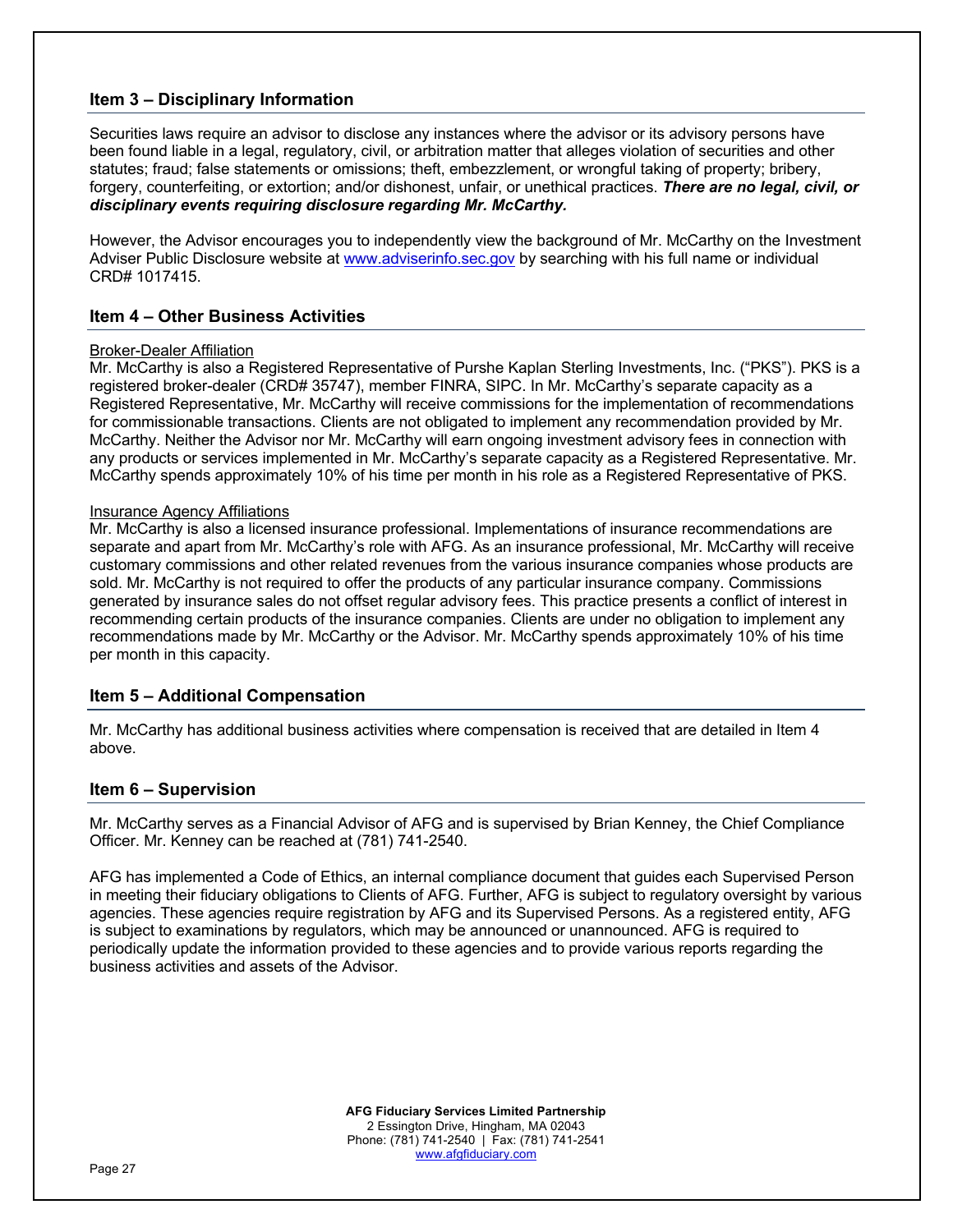

# **Form ADV Part 2B – Brochure Supplement**

**for**

**Susan A. Skahan Registered Operations Manager**

**Effective: February 9, 2022**

This Form ADV 2B ("Brochure Supplement") provides information about the background and qualifications of Susan A. Skahan (CRD# 2388770) in addition to the information contained in the AFG Fiduciary Services Limited Partnership ("AFG" or the "Advisor," CRD# 309943) Disclosure Brochure. If you have not received a copy of the Disclosure Brochure or if you have any questions about the contents of the AFG Disclosure Brochure or this Brochure Supplement, please contact the Advisor at (781) 741-2540.

Additional information about Ms. Skahan is available on the SEC's Investment Adviser Public Disclosure website at www.adviserinfo.sec.gov by searching with her full name or individual CRD# 2388770.

> **AFG Fiduciary Services Limited Partnership** 2 Essington Drive, Hingham, MA 02043 Phone: (781) 741-2540 | Fax: (781) 741-2541 www.afgfiduciary.com

Page 28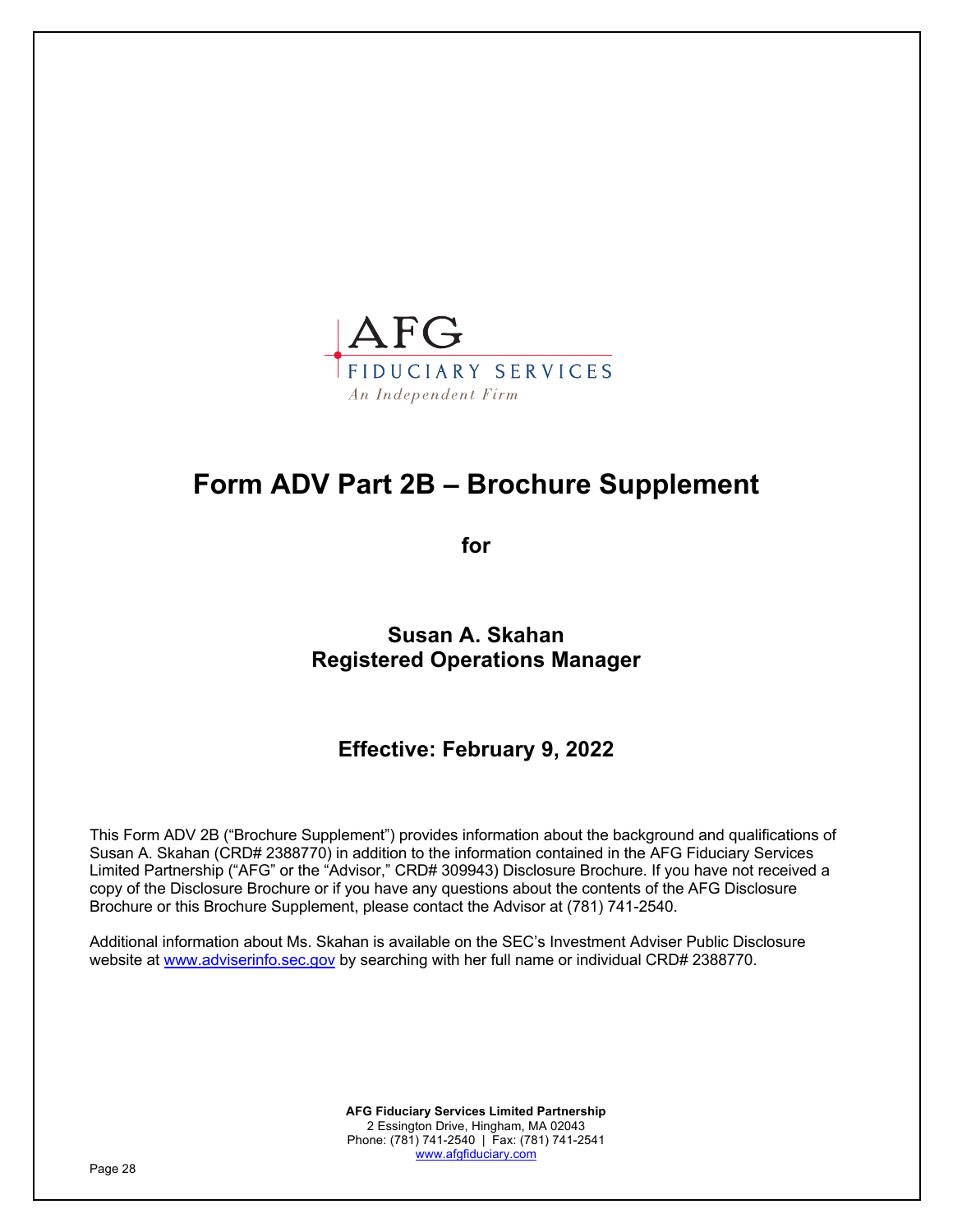# **Item 2 – Educational Background and Business Experience**

Susan A. Skahan, born in 1969, is dedicated to advising Clients of AFG as a Registered Operations Manager. Ms. Skahan earned a Bachelor's degree from the University of Massachusetts in 1991. Additional information regarding Ms. Skahan's employment history is included below.

#### **Employment History:**

| Registered Operations Manager, AFG Fiduciary Services Limited Partnership | 12/2020 to Present |
|---------------------------------------------------------------------------|--------------------|
| Registered Sales Assistant, Purshe Kaplan Sterling Investments, Inc.      | 12/2020 to Present |
| Registered Representative, Wells Fargo Advisors Financial Network, LLC    | 10/2015 to 12/2020 |
| Registered Sales Assistant, Raymomnd James Financial Services, Inc.       | 01/2009 to 10/2015 |

# **Item 3 – Disciplinary Information**

*There are no legal, civil, or disciplinary events to disclose regarding Ms. Skahan.* Ms. Skahan has never been involved in any regulatory, civil, or criminal action. There have been no client complaints, lawsuits, arbitration claims, or administrative proceedings against Ms. Skahan.

Securities laws require an advisor to disclose any instances where the advisor or its advisory persons have been found liable in a legal, regulatory, civil, or arbitration matter that alleges violation of securities and other statutes; fraud; false statements or omissions; theft, embezzlement, or wrongful taking of property; bribery, forgery, counterfeiting, or extortion; and/or dishonest, unfair, or unethical practices. *As previously noted, there are no legal, civil, or disciplinary events to disclose regarding Ms. Skahan.*

However, the Advisor encourages you to independently view the background of Ms. Skahan on the Investment Adviser Public Disclosure website at www.adviserinfo.sec.gov by searching with her full name or individual CRD# 2388770.

# **Item 4 – Other Business Activities**

# Broker-Dealer Affiliation

Ms. Skahan is also a Registered Sales Assistant (Registered Representative) of Purshe Kaplan Sterling Investments, Inc. ("PKS"). PKS is a registered broker-dealer (CRD# 35747), member FINRA, SIPC. Ms. Skahan spends approximately 10% of her time per month in her role as a Registered Sales Assistant for PKS business.

# **Item 5 – Additional Compensation**

Ms. Skahan has additional business activities where compensation is received that are detailed in Item 4 above.

# **Item 6 – Supervision**

Ms. Skahan serves as a Registered Operations Manager of AFG and is supervised by Brian Kenney, the Chief Compliance Officer. Mr. Kenney can be reached at (781) 741-2540.

AFG has implemented a Code of Ethics, an internal compliance document that guides each Supervised Person in meeting their fiduciary obligations to Clients of AFG. Further, AFG is subject to regulatory oversight by various agencies. These agencies require registration by AFG and its Supervised Persons. As a registered entity, AFG is subject to examinations by regulators, which may be announced or unannounced. AFG is required to periodically update the information provided to these agencies and to provide various reports regarding the business activities and assets of the Advisor.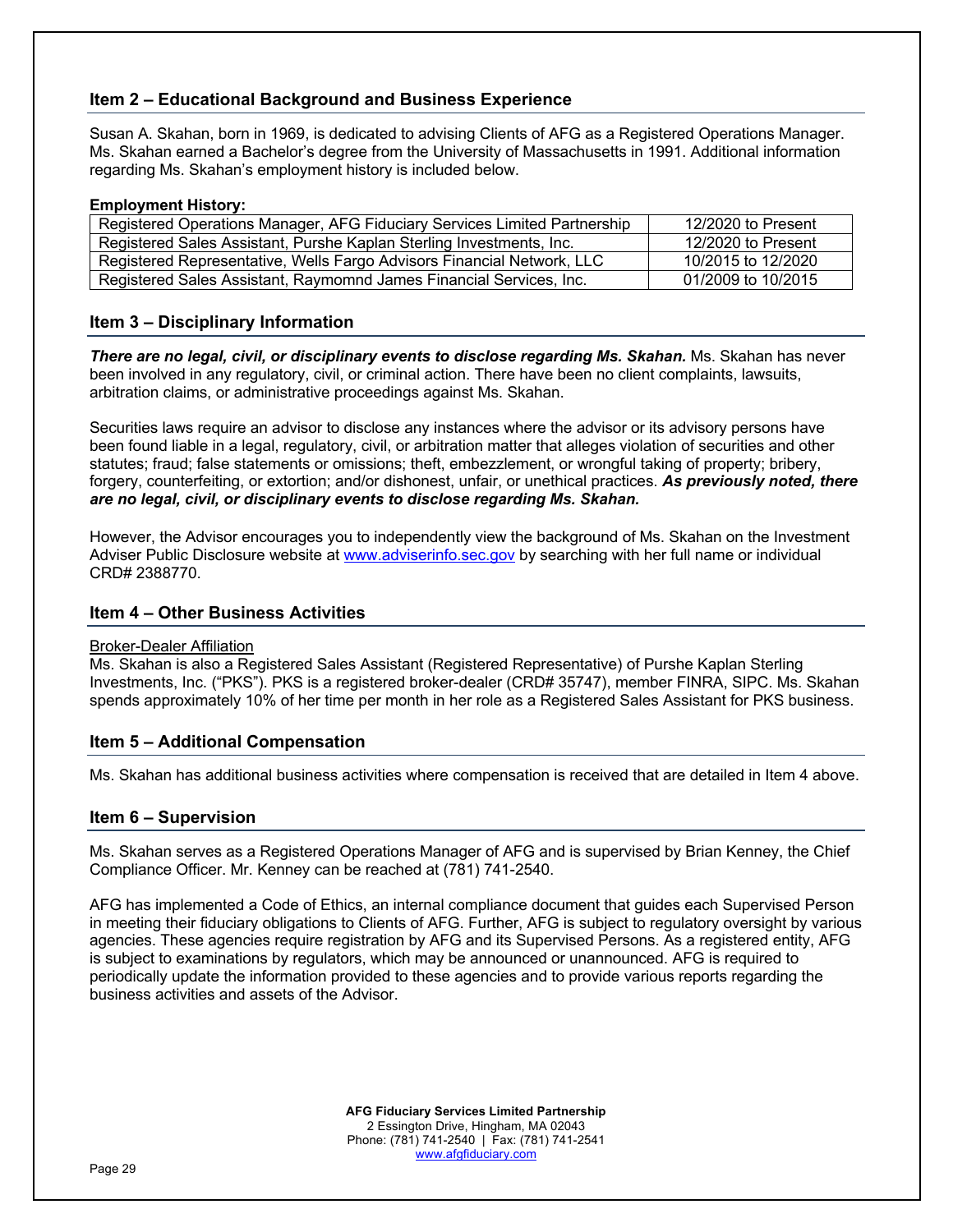

# **Form ADV Part 2B – Brochure Supplement**

**for**

**Peter M. Cushing Investment Advisor Representative**

**Effective: February 9, 2022**

This Form ADV 2B ("Brochure Supplement") provides information about the background and qualifications of Peter M. Cushing (CRD# 2376087) in addition to the information contained in the AFG Fiduciary Services Limited Partnership ("AFG" or the "Advisor," CRD# 309943) Disclosure Brochure. If you have not received a copy of the Disclosure Brochure or if you have any questions about the contents of the AFG Disclosure Brochure or this Brochure Supplement, please contact the Advisor at (781) 741-2540.

Additional information about Mr. Cushing is available on the SEC's Investment Adviser Public Disclosure website at www.adviserinfo.sec.gov by searching with his full name or individual CRD# 2376087.

> **AFG Fiduciary Services Limited Partnership** 2 Essington Drive, Hingham, MA 02043 Phone: (781) 741-2540 | Fax: (781) 741-2541 www.afgfiduciary.com

Page 30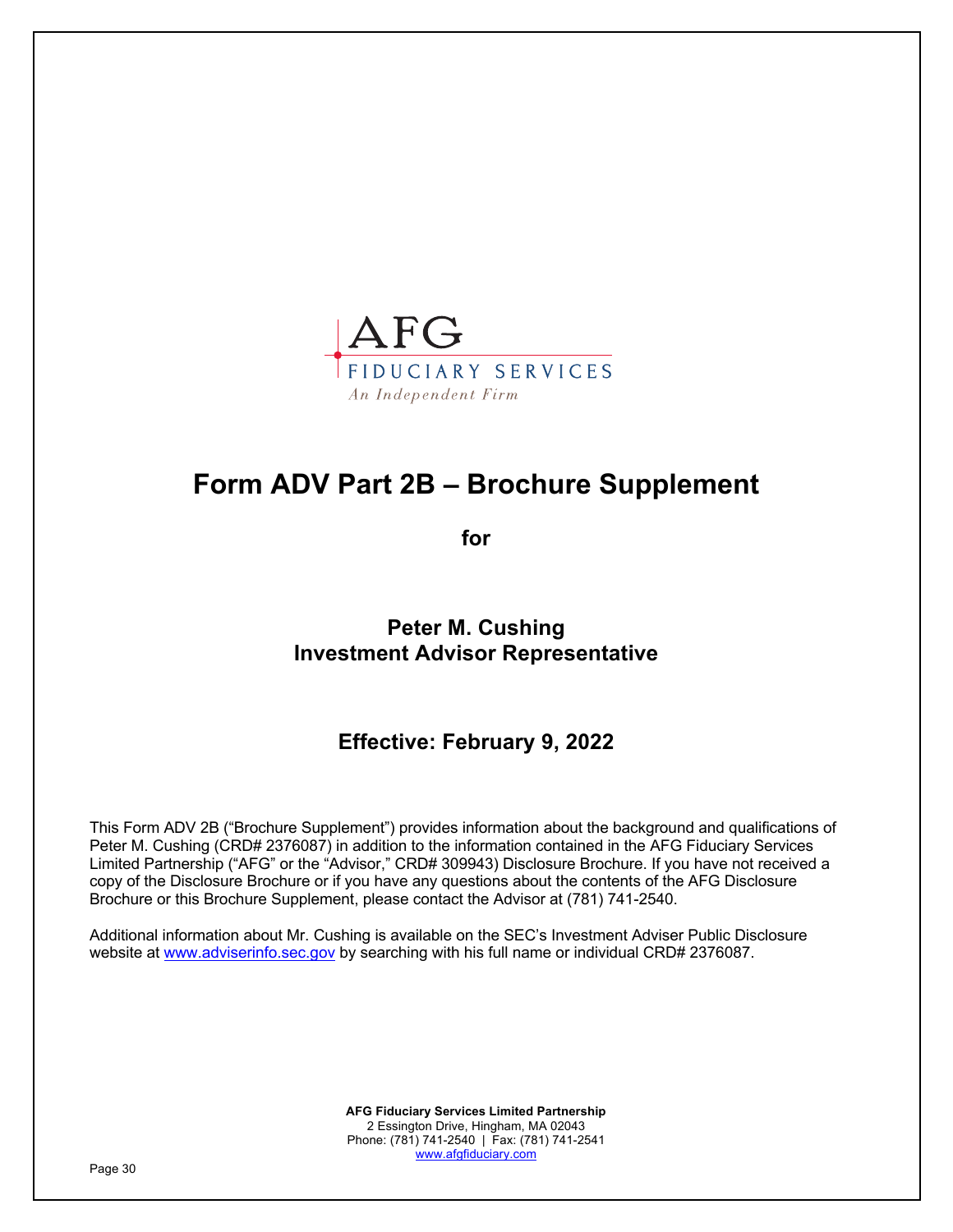# **Item 2 – Educational Background and Business Experience**

Peter M. Cushing, born in 1972, is dedicated to advising Clients of AFG as an Investment Advisor Representative. Mr. Cushing earned a Bachelor of Science degree in Political Science from Tufts University in 1994. Additional information regarding Mr. Cushing's employment history is included below.

#### **Employment History:**

| Investment Advisor Representative, AFG Fiduciary Services Limited Partnership |                    |
|-------------------------------------------------------------------------------|--------------------|
|                                                                               | 03/2021 to Present |
| Financial Advisor, Wells Fargo Advisors Financial Network, LLC                | 11/2019 to 02/2021 |
| Account Executive, Revere Securities Corp.                                    | 04/2013 to 11/2019 |
| Account Executive, Metlife Securities Inc.                                    | 10/2012 to 04/2013 |
| Financial Advisor, LPL Financial, LLC                                         | 09/2007 to 10/2012 |

# **Item 3 – Disciplinary Information**

Securities laws require an advisor to disclose any instances where the advisor or its advisory persons have been found liable in a legal, regulatory, civil, or arbitration matter that alleges violation of securities and other statutes; fraud; false statements or omissions; theft, embezzlement, or wrongful taking of property; bribery, forgery, counterfeiting, or extortion; and/or dishonest, unfair, or unethical practices. *There are no legal, civil, or disciplinary events requiring disclosure for Mr. Cushing.*

However, the Advisor encourages you to independently view the background of Mr. Cushing on the Investment Adviser Public Disclosure website at www.adviserinfo.sec.gov by searching with his full name or individual CRD# 2376087.

# **Item 4 – Other Business Activities**

Mr. Cushing is dedicated to the investment advisory activities of AFG's Clients. Mr. Cushing does not have any other business activities.

# **Item 5 – Additional Compensation**

Mr. Cushing is dedicated to the investment advisory activities of AFG's Clients. Mr. Cushing does not receive any additional forms of compensation.

#### **Item 6 – Supervision**

Mr. Cushing serves as the Investment Advisor Representative of AFG and is supervised by Brian Kenney, the Chief Compliance Officer. Mr. Kenney can be reached at (781) 741-2540.

AFG has implemented a Code of Ethics, an internal compliance document that guides each Supervised Person in meeting their fiduciary obligations to Clients of AFG. Further, AFG is subject to regulatory oversight by various agencies. These agencies require registration by AFG and its Supervised Persons. As a registered entity, AFG is subject to examinations by regulators, which may be announced or unannounced. AFG is required to periodically update the information provided to these agencies and to provide various reports regarding the business activities and assets of the Advisor.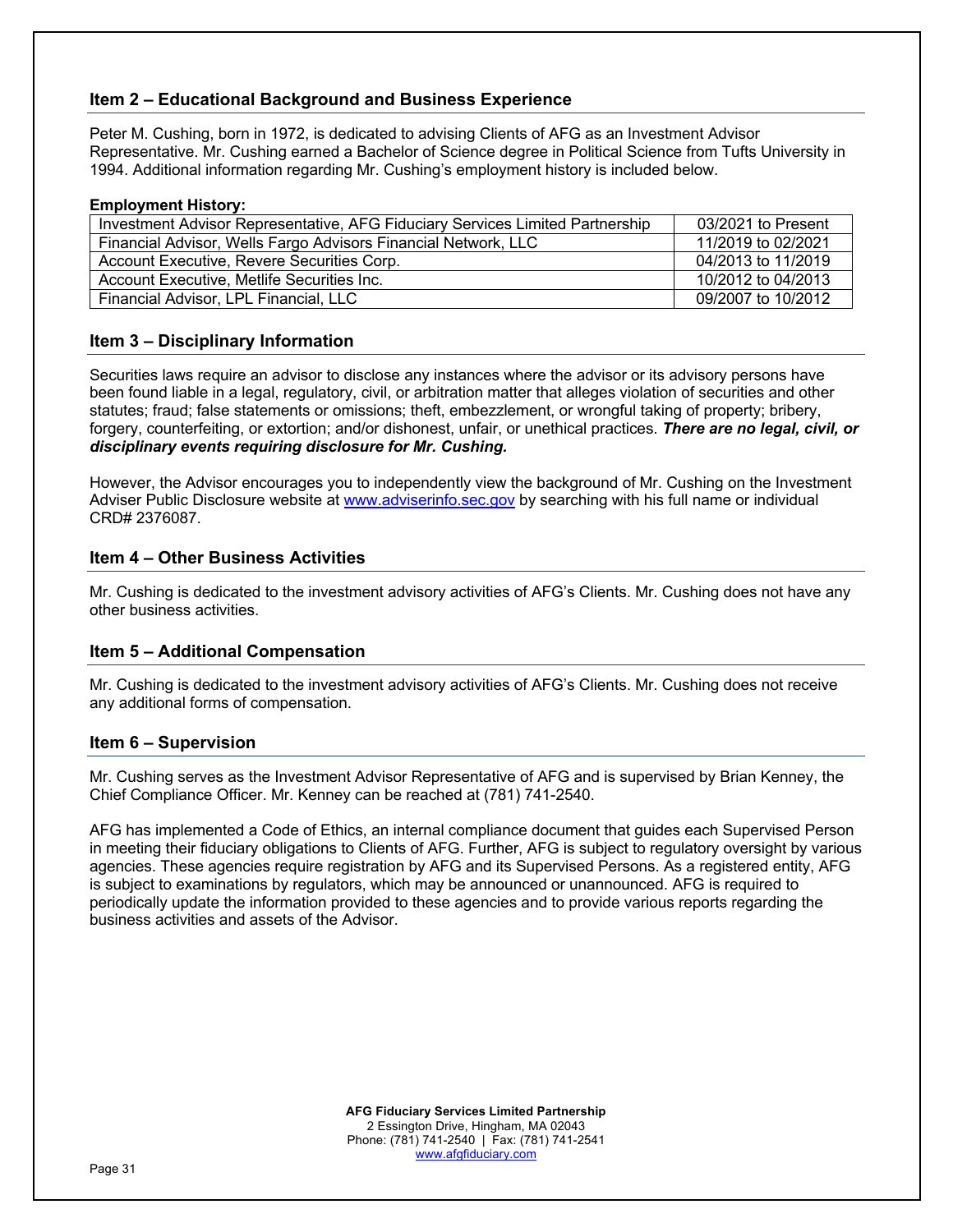# **Privacy Policy**

Effective Date: February 9, 2022

# **Our Commitment to You**

AFG Fiduciary Services Limited Partnership ("AFG" or the "Advisor") is committed to safeguarding the use of personal information of our Clients (also referred to as "you" and "your") that we obtain as your Investment Advisor, as described here in our Privacy Policy ("Policy").

Our relationship with you is our most important asset. We understand that you have entrusted us with your private information, and we do everything that we can to maintain that trust. AFG (also referred to as "we," "our," and "us") protects the security and confidentiality of the personal information we have and implements controls to ensure that such information is used for proper business purposes in connection with the management or servicing of our relationship with you.

AFG does not sell your non-public personal information to anyone. Nor do we provide such information to others except for discrete and reasonable business purposes in connection with the servicing and management of our relationship with you, as discussed below.

Details of our approach to privacy and how your personal non-public information is collected and used are set forth in this Policy.

#### **Why you need to know?**

Registered Investment Advisors ("RIAs") must share some of your personal information in the course of servicing your account. Federal and State laws give you the right to limit some of this sharing and require RIAs to disclose how we collect, share, and protect your personal information.

#### **What information do we collect from you?**

| Social security or taxpayer identification number  | Assets and liabilities          |
|----------------------------------------------------|---------------------------------|
| Name, address, and phone number[s]                 | Income and expenses             |
| E-mail address[es]                                 | Investment activity             |
| Account information (including other institutions) | Investment experience and goals |

#### **What Information do we collect from other sources?**

| Custody, brokerage, and advisory agreements   | Account applications and forms                         |
|-----------------------------------------------|--------------------------------------------------------|
| Other advisory agreements and legal documents | Investment questionnaires and suitability<br>documents |
| Transactional information with us or others   | Other information needed to service account            |

# **How do we protect your information?**

To safeguard your personal information from unauthorized access and use, we maintain physical, procedural, and electronic security measures. These include such safeguards as secure passwords, encrypted file storage, and a secure office environment. Our technology vendors provide security and access control over personal information and have policies over the transmission of data. Our associates are trained on their responsibilities to protect Clients' personal information.

We require third parties that assist in providing our services to you to protect the personal information they receive from us.